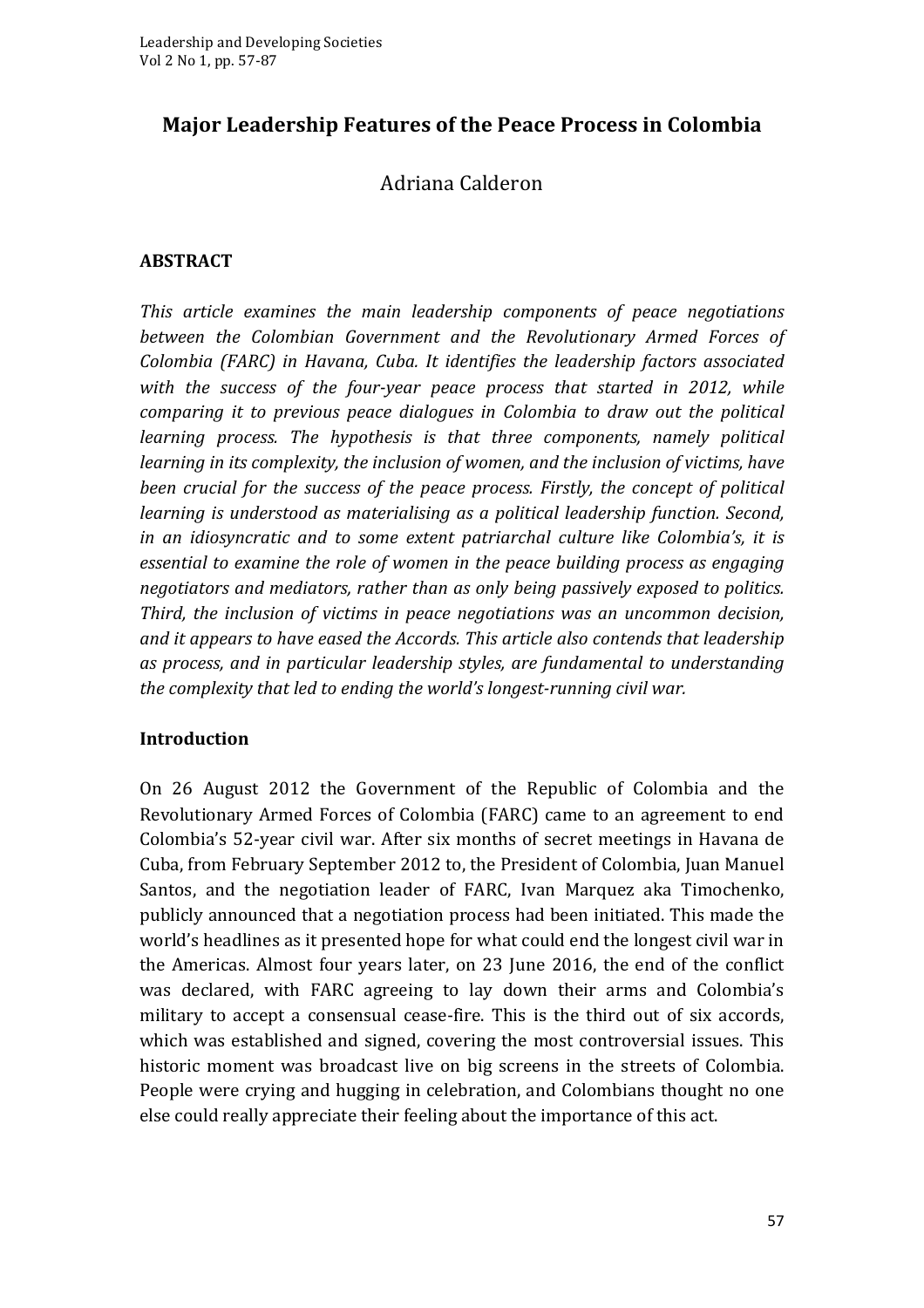On 24 August 2016, President Santos announced that the peace process had been successfully finalized when the Final Accords, a 297-page document, was released to the public. A plebiscite was planned for 2 October 2017 asking people to vote Yes or No to approve or disapprove the peace agreements. After thousands of deaths, millions of victims of torture and incarceration and a population living in constant fear for so many decades, the symbol of 'no more arms' meant the end of what had been a prolonged brutal conflict. After all, 8 million people suffered the consequences of this unjustified bloodshed, including the 6 million who were brutally displaced from their homes.

Nevertheless, a "No" vote won by less than  $1\%$ , disapproving the peace accords. Groups that were against the accords, including the opposition, were invited to the Presidential Palace to work on amendments. After some amendments were made, President Santos decided to leave the decision of whether to approve or disapprove the Peace Treaty to Congress. In December 2017, the Agreement passed with a large majority in Congress. This paper, however, examines neither the plebiscite nor the reasons of the lost referendum. Its sole focus is on the Peace Process.

The origin of the war can be traced to the political situation during the 1940s, which was characterized by a bitter confrontation between liberals and ruling conservatives - a conflict that provoked unjustified bloodshed. Moreover, Colombia had been characterized by the power of the elites and the immense discrimination, influenced and fomented by actors against communism and leftist movements. Because of this, the strength the liberals were acquiring, and other politico-economic reasons, conservative governments wanted to take control of power and impede the comeback of liberals, who had been in office for fifteen years (1930-1945). Their political tool of choice was violence. A crusade of persecution against liberals started in 1945, in the middle of an agrarian reform that peasants and farmers demanded from the state, and which presented a big threat for conservatives' agrarian powerbase.<sup>1</sup>

After the liberal leader and candidate for presidency, Jorge Elieser Gaitán, was assassinated on 9 April 1948, from 1948 to 1958 a violent civil war, best known as *La Violencia*, dramatically impacted on all aspects of society. Guerrilla movements pushed liberal men, women and youth to take up arms following the anarchy and loss of identity as a result of their suffering. Like other insurgency groups, FARC became official in 1964, when two peasants and emerging leaders, Manuel Marulanda and Jacobo Arenas, led the FARC's first Conference in Marquetalia, Tolima. They claimed social justice to be their motive and violence to be their last resort with other political approaches blocked by the

 

<sup>&</sup>lt;sup>1</sup> Historia: Instituciones de Colombia, Gobierno de Colombia (2002), p.4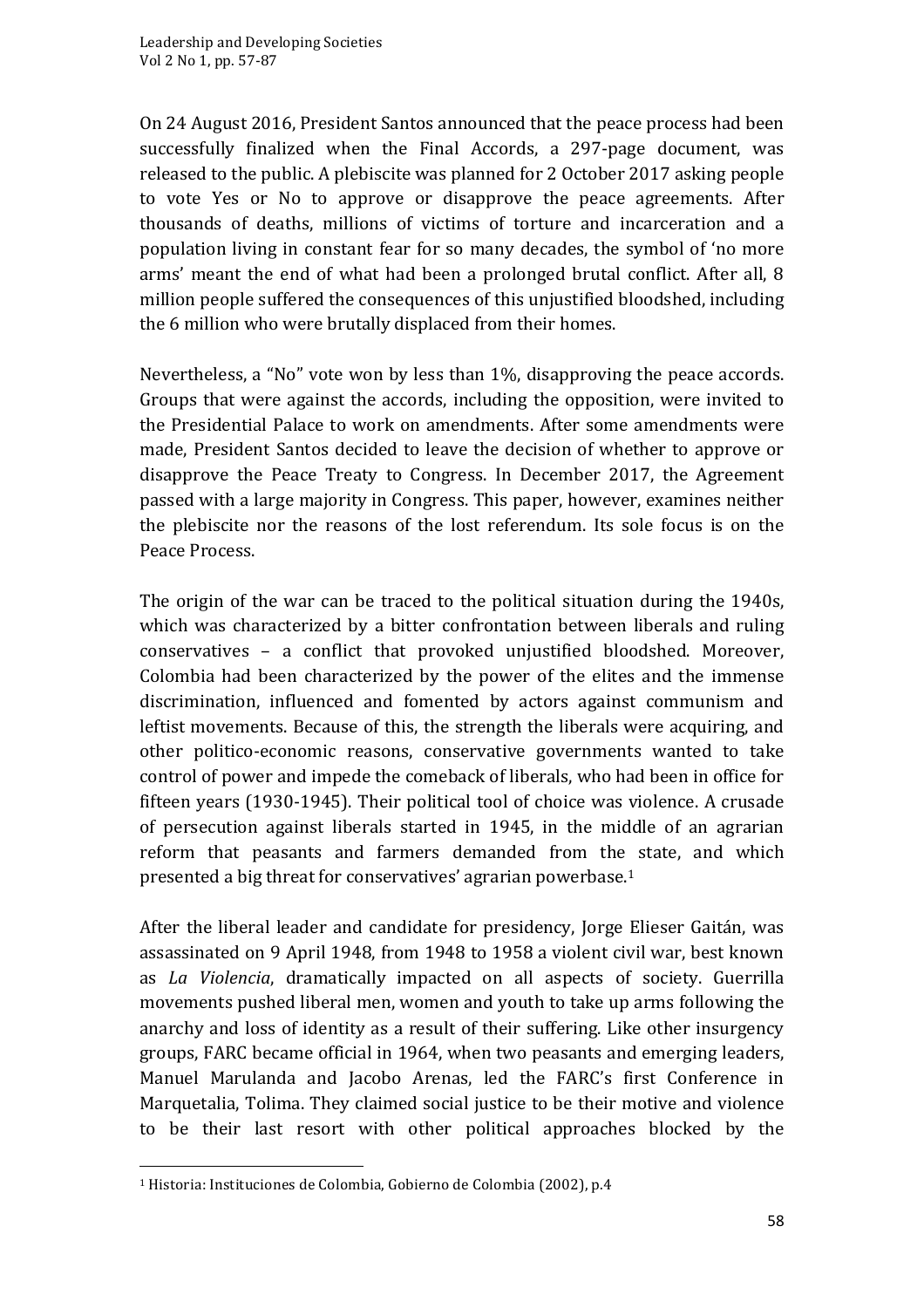impregnable ruling elite. Ceasing power was considered the only way to defend their livelihood. Over time, and from both sides, however, a spirit of retaliation surged and took over the country and its people. Revenge for the evil they were exposed to became the incentive to act and the point of orientation for many. Still, since the 1980s, there have been more than 10 attempts to reach peace with FARC, but all except one failed.

An examination of leadership in this particular peace process is essential to better understand why it has been successful and what has worked and why, and what did not work and why. Furthermore, it will help to apply leadership theory in the context of Colombia's peace process, and to draw some lessons on how things could be done differently in future. Today, FARC acknowledges that engaging in politics is much better than engaging in violence for political power. To reach an agreement and end conflict took 52 years. This article addresses the major leadership factors in this peace process. What have been key leadership functions and what has been the role of these in the on-going negotiation between FARC and the Colombian government? It will be essential to understand whether these have played a key role in peace making.

# **The Complexity of Leadership**

<u> 1989 - Johann Barn, mars ann an t-Amhain an t-Amhain an t-Amhain an t-Amhain an t-Amhain an t-Amhain an t-Amh</u>

Leadership is a multifaceted concept that submits to competing definitions. There are many meanings and types of leadership known, but there are salient definitions in academia. This inquiry will touch on approaches to leadership as presented by scholars like Keith Grint and Peter Northouse, thus arguing that leadership is far more compound than most popular models imply and there is rarely a start or an end point to it. Grint discusses five approaches to leadership: person-based, position-based, process-based, results-based, and purpose-based. Person-based approach raises the question if it is *who* the person is that makes him/her a leader. Position-based approach refers to the *where* the person is that makes him/her a leader. Process-based leadership is the idea of leadership as an interactive process (often driven by a mutuality of people of similar motivations or in analogous circumstances). According to Northouse - who defines it as an influence process  $-$  it is when 'an individual influences a group of individuals to achieve a common goal'.<sup>2</sup> Moreover, Grint asks whether it is *how* leaders get things done what makes them leaders? Leadership, Grint argues, is important to determine whether a peace process has worked or not. Leadership as results, according to Grint is asking if it is *what* leaders achieve that makes them leaders, which in the context of peace process one could argue that to achieve a peace accord is a big result. Lastly, leadership as a purpose as Grint's fifth and most

<sup>&</sup>lt;sup>2</sup> Northouse, Peter (2014), *Introduction to Leadership: Concepts and Practice* (Michigan: SAGE Publications)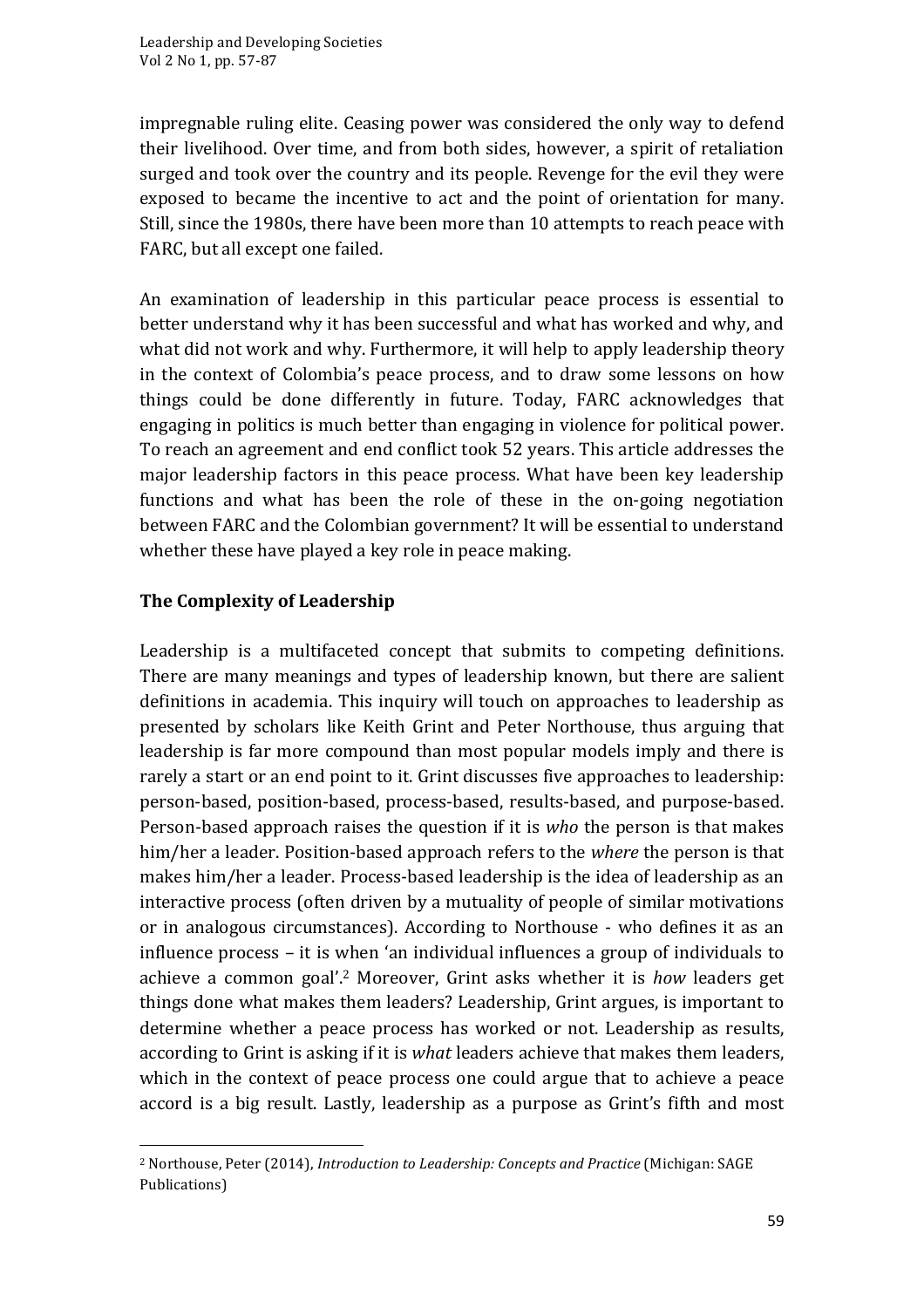recent approach entails if it is *why* leaders get things done that makes them leaders.<sup>3</sup> Within Grint's framework, some approaches are considered to be especially relevant to the case of Colombia's Peace Process while others are not. Results are not yet palpable (hindering the measurement of effective leadership from results) and position is not considered a priority in this specific case. Although President Santos is often criticized, the whole governmental negotiating team is accountable for how things were done.

# *Political Leadership and Learning*

Robert Tucker and Elock Howard explain political leadership and politics as leadership as one of the most complex and misunderstood phenomena. Furthermore, Elcock emphasizes the importance for leaders to exercise political learning as represented by various factors, such as drawing lessons learned and identifying an effective strategy.<sup>4</sup> Tucker's relevant analysis allows leadership functions to take place in the political context and treats leadership as a process when engaging in politics. When power-holders use this to engage in politics and get things done, leadership happens.<sup>5</sup> Applying Tucker's arguments in this context implies that the functions of leadership, and the conduct of leaders, have been essential to ending the 52-year long war in Colombia. The sole transition FARC has agreed to engage in is one from violence to politics, hoping that their leadership could better be applied in doing politics to get the social justice they claim they have been fighting for.

# *Applying Leadership to a Peace Process*

<u> 1989 - Johann Barn, mars ann an t-Amhain an t-Amhain an t-Amhain an t-Amhain an t-Amhain an t-Amhain an t-Amh</u>

Little research exists about the application of leadership theory to peace processes. Some scholars have studied types of leadership practiced in these contexts. Perhaps the most relevant is the case of Northern Ireland. An example is John Benington and Irwin Turbitt's application of Heifetz's Adaptive Leadership theory into practice in the Northern Ireland 2004 Peace Process context. Benington and Turbitt applied theory and practice, suggesting that applying adaptive leadership was necessary for a successful policing strategy in the Drumcree Sunday demonstrations.<sup>6</sup> The application of leadership approaches mentioned in the previous section as well as political leadership through political learning and inclusion (particularly of women and victims) will

<sup>&</sup>lt;sup>3</sup> Grint, Keith (2010), *Leadership: A Very Short Introduction* (Oxford: Oxford University Press), pp. 4-12

<sup>&</sup>lt;sup>4</sup> Elcock, Howard (2001), *Political Leadership* (United States: The University of Michigan)

<sup>&</sup>lt;sup>5</sup> Tucker C, Robert (1995), *Politics as Leadership* (United States: University of Missouri Press)

<sup>&</sup>lt;sup>6</sup> Benington, John and Turbitt, Irwin (2007), *Policing the Drumcree Demonstrations in Northern Ireland: Testing Leadership Theory In Practice* (SAGE Publications: Los Angeles)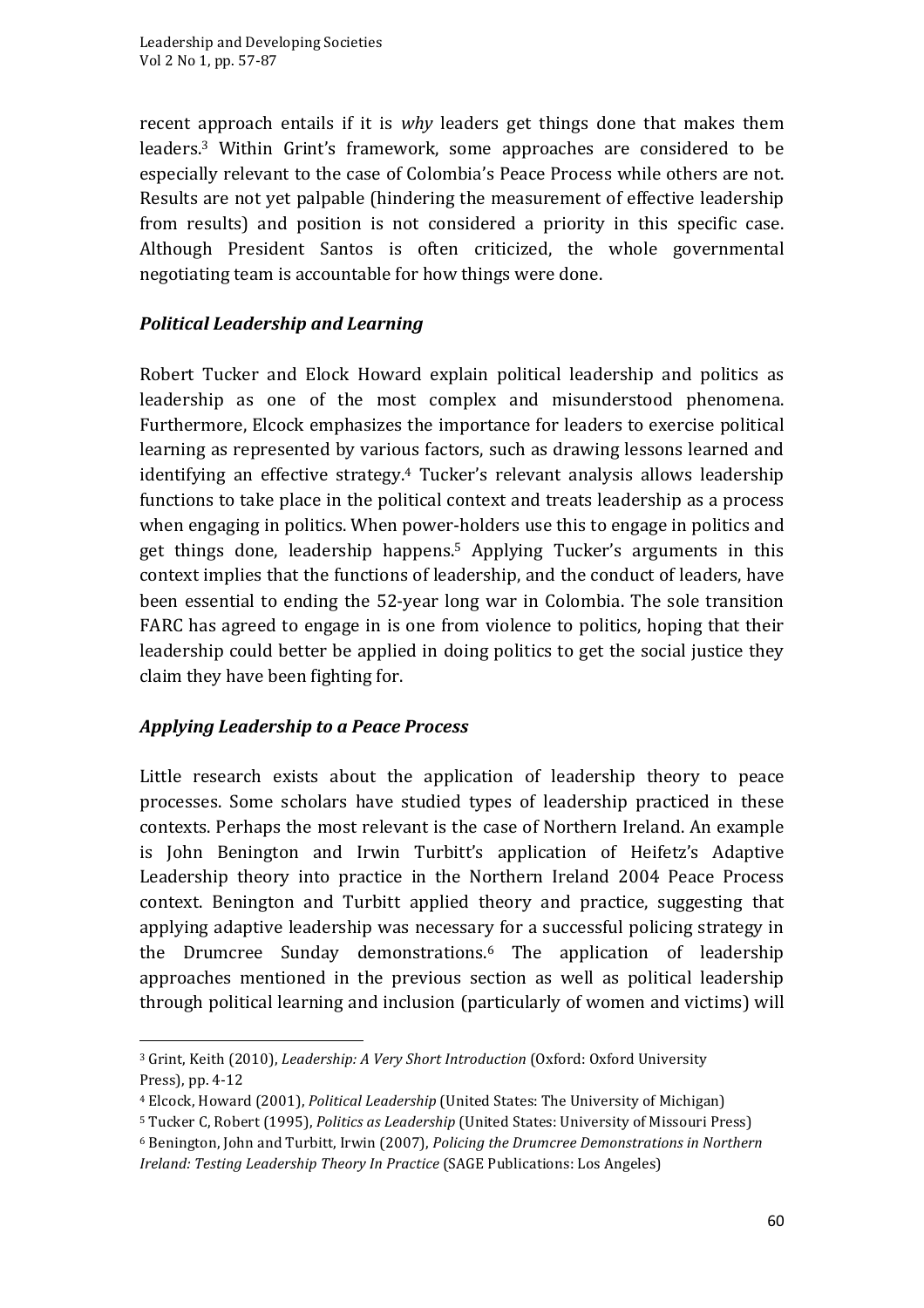be emphasised in this paper. As many scholars who argue that a leadership function is inclusiveness, collectiveness, and asking others to engage, examining inclusion in the Colombian context is, indeed, one of the priorities. Furthermore, the learning process from previous peace attempts, the transition and the adaptive learning, is a major component of leadership studied in this paper. It aims to apply functions as well as a combination of approaches to leadership.

### *Contrasting Cases*

Two specific cases of peace processes with FARC will help understand the politics, civil society engagement, decision-making, what works and what does not work (within a leadership framework) and why. These are the 1998-2002 attempt under former President Andres Pastrana, and the current peace process, under President Santos, who assumed his first term in 2010 and got re-elected in 2014. The current peace process was chosen because clear leadership functions were identified, and thus a political learning process is possible. These two give a good representation of peace dialogues, but greatly differ in how they started, how they developed, the overall process, and their results. Finally, as there have been many guerrilla movements in Colombia, it would be easier to compare peace processes involving FARC than comparing two different guerrilla groups.

It is important to take into consideration the timeframe and the political situation, FARC's standing, and what the country was undergoing. Notwithstanding that previous peace processes and attempts in Colombia are equally important and fascinating, the one preceding the current peace process was chosen. There are clear distinctions and strong examples between the two cases, enabling a rich contrast and comparison. While Pastrana's Peace attempts now seem weak and were considered to be badly timed, Santos' supporters often say the team started at the right moment.

One of the main challenges faced in this study was that of maintaining objectivity at all times. Many of the available sources emanate from the military while others are based on testimonies from the FARC. In this case, it was a priority to find more neutral sources as well as reputable journalists or writers that shared both sides of the story to depict a balanced argument. Perhaps more central than secondary sources and theory, which are fundamental for this study, are those primary sources, interactions and interviews that enhance this research. Accessing these have been challenging due to the current polarized situation in the country. Given that the Colombian Peace Process is current, little information about this topic is found in academic literature. In addition, references to the leadership component and specific functions are rare. Some interviews were conducted by letter or telephone with those in Havana, Cuba. The sample includes those who were part of the 52-year long conflict, those who witnessed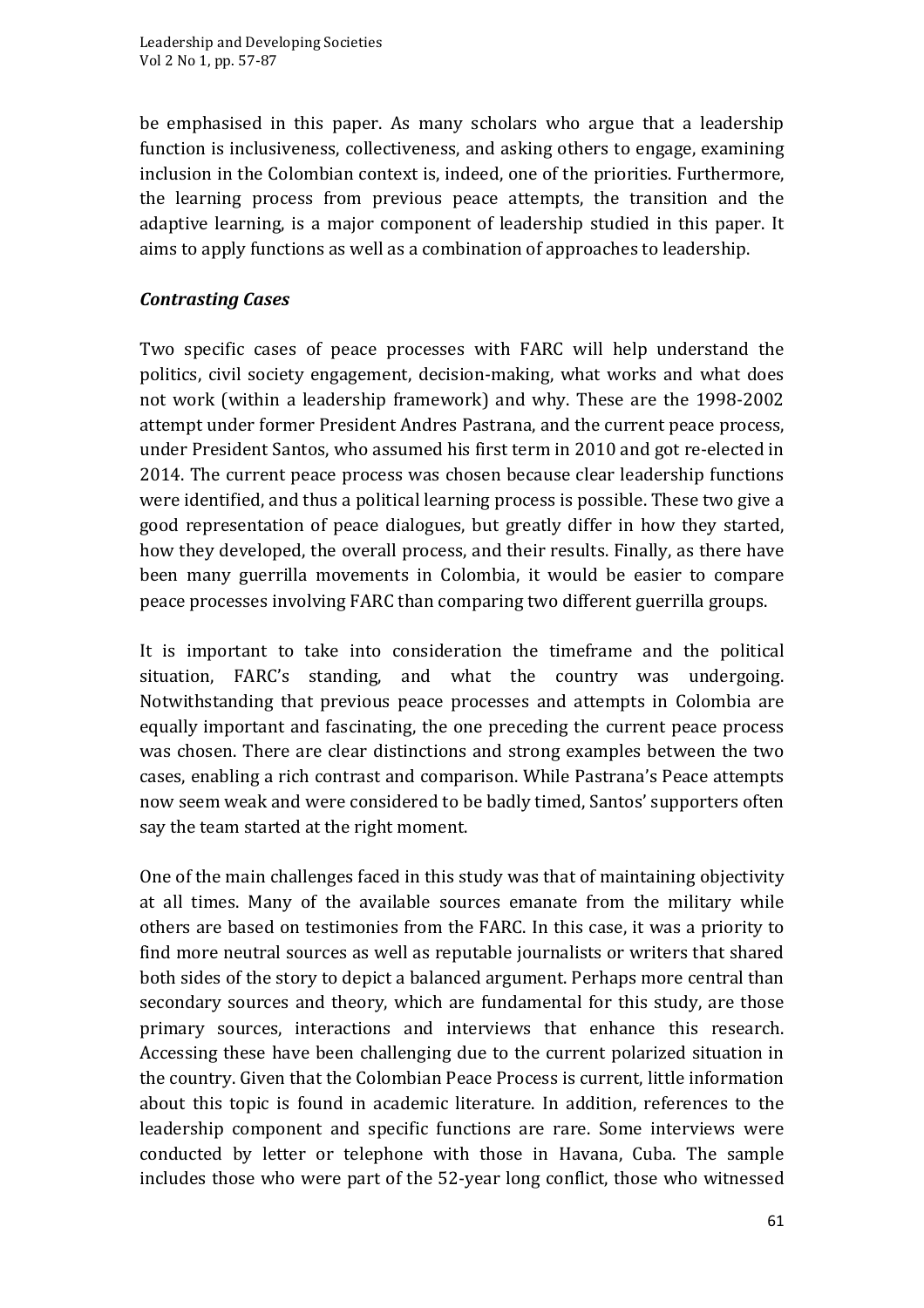the terrible crimes committed, and those who today are experiencing peacemaking, often even the same people. Cross-sectional interviews were vital in order to avoid a biased perception becoming an obstacle, and allowing for surprises and varied information to be included. All Spanish documents, interviews, and texts have been translated by this author.

# The Colombian Context: History of Violence and Emergence of the **Revolutionary Armed Forces of Colombia (FARC)**

Revolutionary movements in Colombia started as far back as the early 1800s, long before the emergence of FARC. Some historians attribute this to the formation of Colombia after colonization, understanding the violent encounter between the European colonizers and the indigenous people that greatly influenced the norms, rules and life style.<sup>7</sup> Despite its relatively peaceful independence, Colombia experienced a civil war every 5-10 years from 1819, including the bloodiest la Guerra de los Mil Dias (Thousand Days War) from 1899-1902. The wars over power between federals (from 1848 known as liberals) and centralists (now known as conservatives), lasted until the 1886 instauration of the Conservative dominion for the next several decades. In the four decades that followed la Guerra de los Mil Días, the country's development flourished under a relatively peaceful and stable rule of law, with few exceptions. It was not until the mid-1940s that a period of violence that would last 52 years, began.8

As previously mentioned, one can see a legacy of war and the heritage of violence between the two main parties. A history of recurring violence and a spirit of revenge seemed to characterise Colombia's politics including a spirit of retaliation that led to a dehumanizing experience for many. With a violent contestation between the liberals and conservatives, each party was in office for a minimum of 15 years. In 1946, after the liberals had been in office from 1930-1945, the new conservative government engaged in a crusade against liberals, to impede their return.<sup>9</sup> In 1948, liberal presidential candidate Jorge Elieser Gaitán was assassinated before the elections, leading to a sustained period of bloodshed that lasted until 1958. The country embarked on a period where once again, the only response viable seemed to be violence.

These 10 years of civil war or *La Violencia* (1948-1958) was a period in which liberals took arms to defend themselves from the cruel attacks of the conservatives.<sup>10</sup> Further, peasant families, who were not involved in politics, but

<sup>&</sup>lt;sup>7</sup> Historia (2002), p.2

<sup>8</sup> *Ibid*, p.4

<sup>9</sup> *Ibid*

<sup>10</sup> *Ibid*, pp. 4-5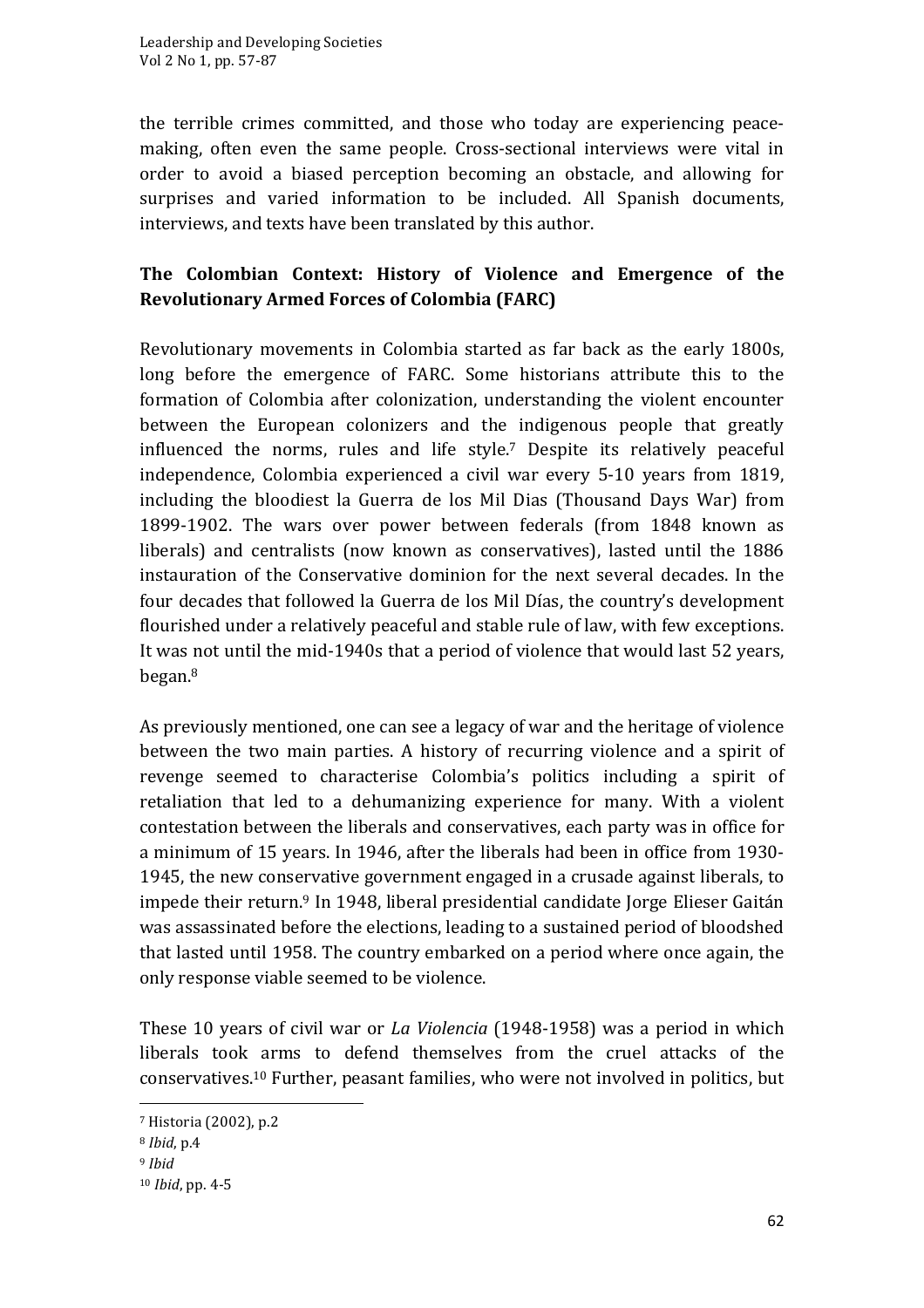were demanding land reforms, suffered because many children lost their parents through a policy of abductions and extra judicial killing.<sup>11</sup> Those who had more liberal, or communist ideologies, or who claimed to speak up for the farmers, threatening the rich landowners, were targeted. They started movements that would eventually lead to guerrilla formations. Indeed, the understanding of past guerrilla movements and civil wars before and during the conservative hegemony (1886-1930) is crucial to comprehending the history and influence of armed insurgency. FARC was only one of the groups that emerged, hence to provide context, its origins will be emphasized in this history of violence.

Additionally, international revolutionary movements such as Fidel Castro's in Cuba and Argentinian Dr. Ernesto 'Che' Guevara (who supported the Cuban revolution and then sought to replicate it in the Congo and Bolivia) greatly inspired revolutionary movements in Colombia to grow and become official. Simultaneously, the CIA's and United States' government's overall obsession with stopping the domino effect (spread of communism in Latin America), while allying with the elites and conservatives, indirectly motivated these revolutionary movements. According to Marco Palacios, 'Colombia's sovereignty was limited by the elites pragmatic subordination to Washington's policies and paradigms, the Cold War, the war against drugs, and the war against terrorism and organized crime'.<sup>12</sup> Of course, the liberals did not fall behind. Guzmán et al. suggest violence was a means through which to pursue rational goals, as each political party claimed their right to impose their ideals for a better Colombia. Yet, the ways physical coercion was exercised reached an extreme, 'losing the actions' initial philosophy and the conflict's ideology'.<sup>13</sup>

Perceptions, greatly influenced by the international situation at the time, favoured the conservatives more than the liberals. Taking advantage of the Cold War, and with the purpose of maintaining the hegemony, the conservatives were able to use the anti-communist language like 'revolution' as a negative, anarchic notion.<sup>14</sup> Since these early communist movements in Colombia, there has been a tendency to support more conservative leaders in the political sphere and many rightists have dedicated efforts to deteriorate the reputation of the left. marginalizing it.<sup>15</sup> It is important to clarify, however, that the rhetoric later used by the liberal party also included reference to armed liberals as bandits, and

<sup>&</sup>lt;sup>11</sup> Arango, Carlos (1984), *FARC* (Bogotá: Ediciones Aurora)

<sup>&</sup>lt;sup>12</sup> Palacios, Marco (2012), *Public Violence in Colombia, 1958-2010* (Bogotá: Fondo de Cultura Económica)

<sup>&</sup>lt;sup>13</sup> Guzmán, Fals, Umaña (1963), *Violence in Colombia*, p. 410

<sup>&</sup>lt;sup>14</sup> Grandin, G. and Joseph, G. M. (2010), *A Century of Revolution: Insurgency and Counterinsurgency Violence during Latin America's Long Cold War*, p. 42

<sup>&</sup>lt;sup>15</sup> Palacios (2012), p. 31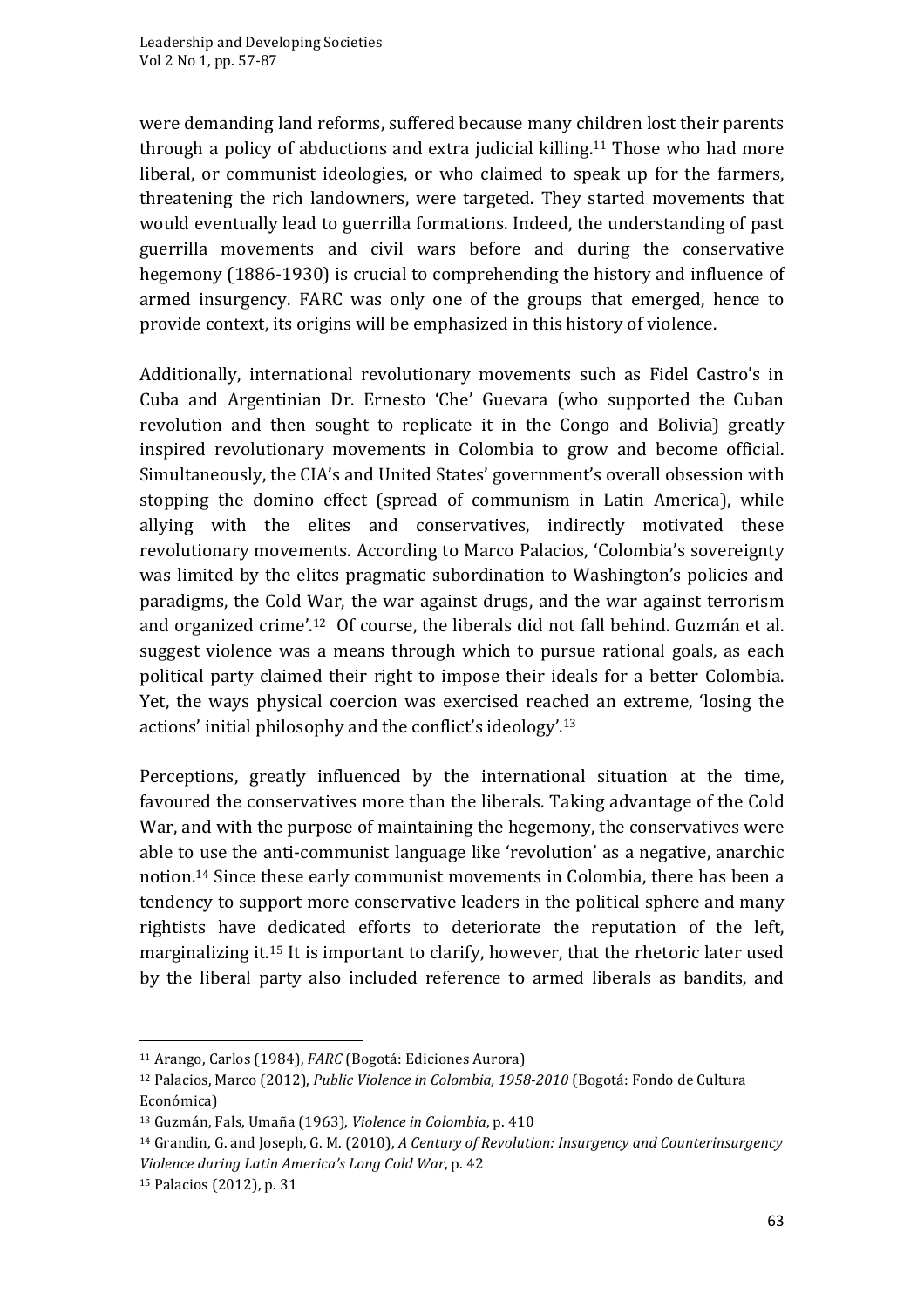even among members of the same parties, significant divisions started to become more noticeable.

The approach of going around the country to support protests undertaken by the working class and farmers in the countryside, lasted many years while expecting results that were far from becoming real. Gaitan's assassination in 1948, followed by the conservative party's control over power, and the persecution that started with conservative President Ospina, kept feeding cycles of retaliation. Torres Restreo refers to this period as the one that 'constitutes for Colombia the most important socio-cultural change in the peasant areas since the Spanish conquest... a peasant class of revolutionary character'.<sup>16</sup> To stop the 'terrorist violence of Ospina Pérez's government' (1946-1950) revolutionary movements got together in what they called the Revolutionary Conference. According to Arenas, this is when 'this fight started, a fight that hasn't ended and that we don't know when it will end'.<sup>17</sup> It was not until 1964, however, that they officially declared themselves as a guerrilla group named FARC.

# *FARC* and *Drugs: A love-hate relationship*

Many sources claim that external financial support clearly decreased in the early 90s (same period of a failed peace dialogue under Gaviria's presidency), and FARC needed a new income base especially to buy arms, because loss of support had dramatically affected them. Others argue that FARC had started in the drug business since the mid-1980s while some even claim they were already involved from the 1970s, when illicit trafficking became a major issue in Colombia.<sup>18</sup> When interviewed by Semana in 1999, the biggest weekly magazine, Tirofijo, one of FARC's commanders, stated, 'oh, yeah! That's what they say we live off. The official policy even says that getting rid of cocaine will mean getting rid of us, as if *coca* was our revolutionary source...' arguing that the roots of the guerrilla movement was never cocaine, but the social injustices, and the economic and political problems of the country.<sup>19</sup> Major Luis Alberto Pulido, in service in Colombia's Army when he wrote his book, shared official reports suggesting that FARC's strong involvement with cocaine and marihuana fields dates back to the 70s. What seems to be more consistent among sources is *how* FARC was involved in the drug business. Similar to other observers of the situation, Mayor Pulido argues that FARC's main roles included allowing drug-lords to plant cocaine in

<sup>&</sup>lt;sup>16</sup> Torres Restrepo, C. (1963), *La violencia y los cambios socioculturales en los áreas rurales colombianas*

<sup>&</sup>lt;sup>17</sup> *Ibid*. Arango"s interview to Manuel Marulanda continues several pages to question his life as FARC commander but also as a person and as Colombian.

<sup>18</sup> Anonymous

<sup>19</sup> Semana (1999), *Tirofijo se Destapa*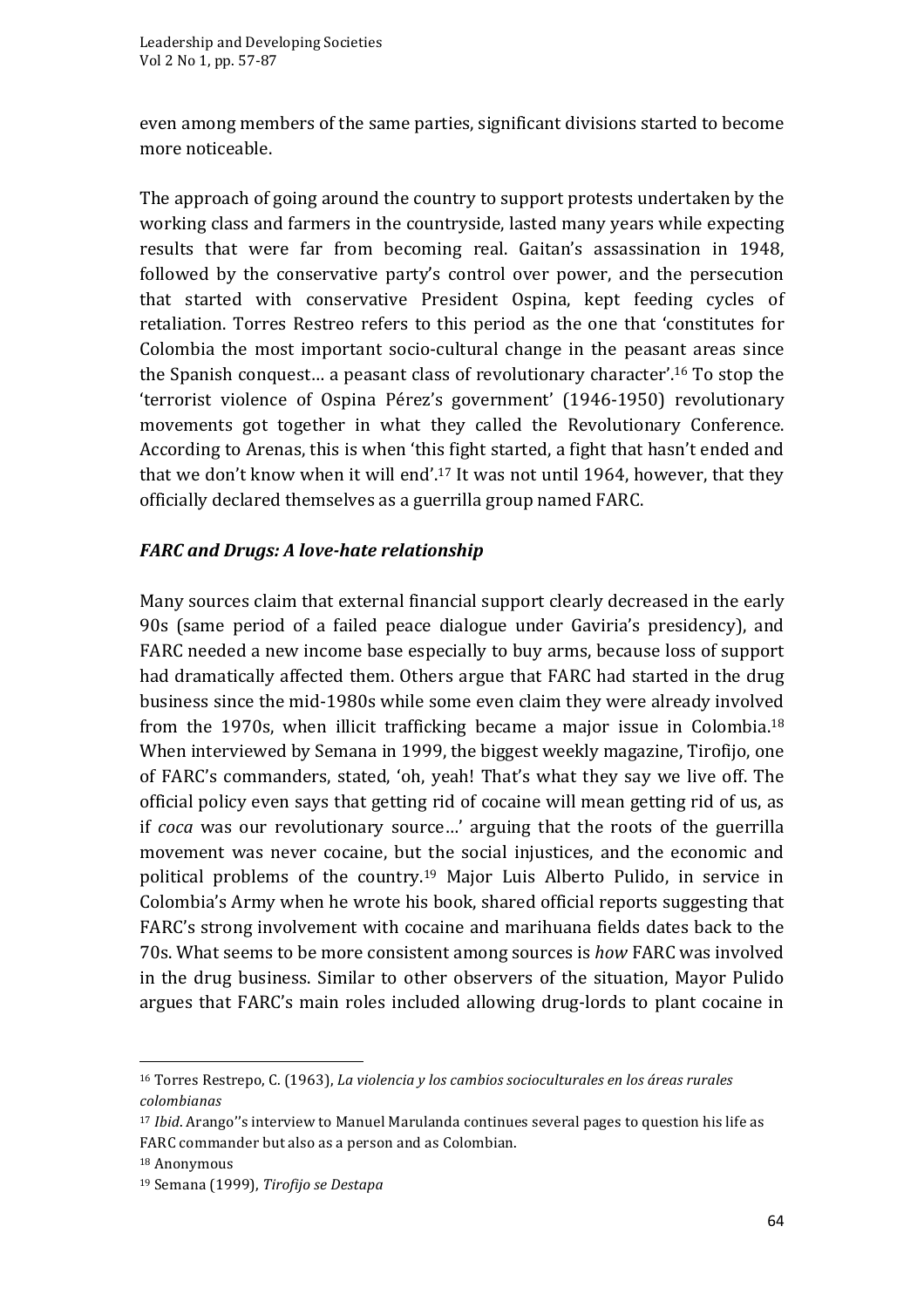their territory of control, and the construction of airways in exchange for 'taxes.' Some of these taxes were paid to the peasants and countryside accomplices.<sup>20</sup>

As aggregated by Semana, the most important weekly magazine, $21$  during the conflict paramilitaries committed 8,902 targeted killings (highest of all groups), 1,166 massacres (7,160 deaths), 371 tortures, 1,000 recruited children, and 800,000 abandoned hectares (they account for kidnappings). Guerrillas had, 24,482 kidnappings, 3,900 targeted killings, 700 urban victims, 854 attacks, 77 terrorist attacks, 343 massacres, and 4,000 recruited children. The Armed Forces had 2.399 targeted murders, 158 massacres (870 deaths), 182 attacks, 71 urban killings, and undetermined number of tortures and forced disappearances. Victims include community leaders, human rights advocates, military personnel, and politicians. Simultaneously, a war between the state and the drug traffickers had started in April 1984 following one of the many assassinations by Pablo Escobar, of Rodrigo Lara Bonilla, Defence Minister at the time, and whose policies were very strict in the bid to end the drug cartels in the country.

The reorientation of the Colombian economic and pacification policies, then, created a phenomenon of guerrilla expansion. Official reports suggest that close to 60% of 'departments in Colombia experienced some kind of "guerrilla presence" in the mid-1990s.'  $22$  After 52 years and millions of victims, war with FARC appears to be coming to an end. Nevertheless, former president and leader of the opposition Alvaro Uribe, has campaigned against the Peace Accords.

# **A Successful Peace Process: The Analysis of Leadership and Lessons**  Learned in four years negotiating the end of five decades of conflict

In February 2012, secret conversations between the government and the FARC were being held in Havana, Cuba, to dialogue about the prospect of peace negotiations. President Santos invited FARC to negotiate so as to put an end to the conflict. They accepted. Howard Elcock's political leadership approach is of great relevance here, as he discusses the importance of recognizing leadership functions to help leaders effectively implement them and make quality decisions.<sup>23</sup> Interviewees who participated in this research, such as Head of the Government's Delegation, Humberto de la Calle, suggested that Santos' good decision-making in beginning a process at the right time was essential for this process to get so far.

<sup>&</sup>lt;sup>20</sup> Pulido, Luis Alberto (1996), *El Cartel de las FARC* 

<sup>&</sup>lt;sup>21</sup> Semana, 2016, http://www.semana.com/especiales/escala-violencia-colombia/asesinatosselectivos.html

<sup>&</sup>lt;sup>22</sup> Echandía Castilla, Camilo & Escobedo, Rodolfo (1994), *Violencia y Desarrollo en el Municipio Colombiano* (Bogotá: Presidencia de la República)

<sup>&</sup>lt;sup>23</sup> Elcock (2001)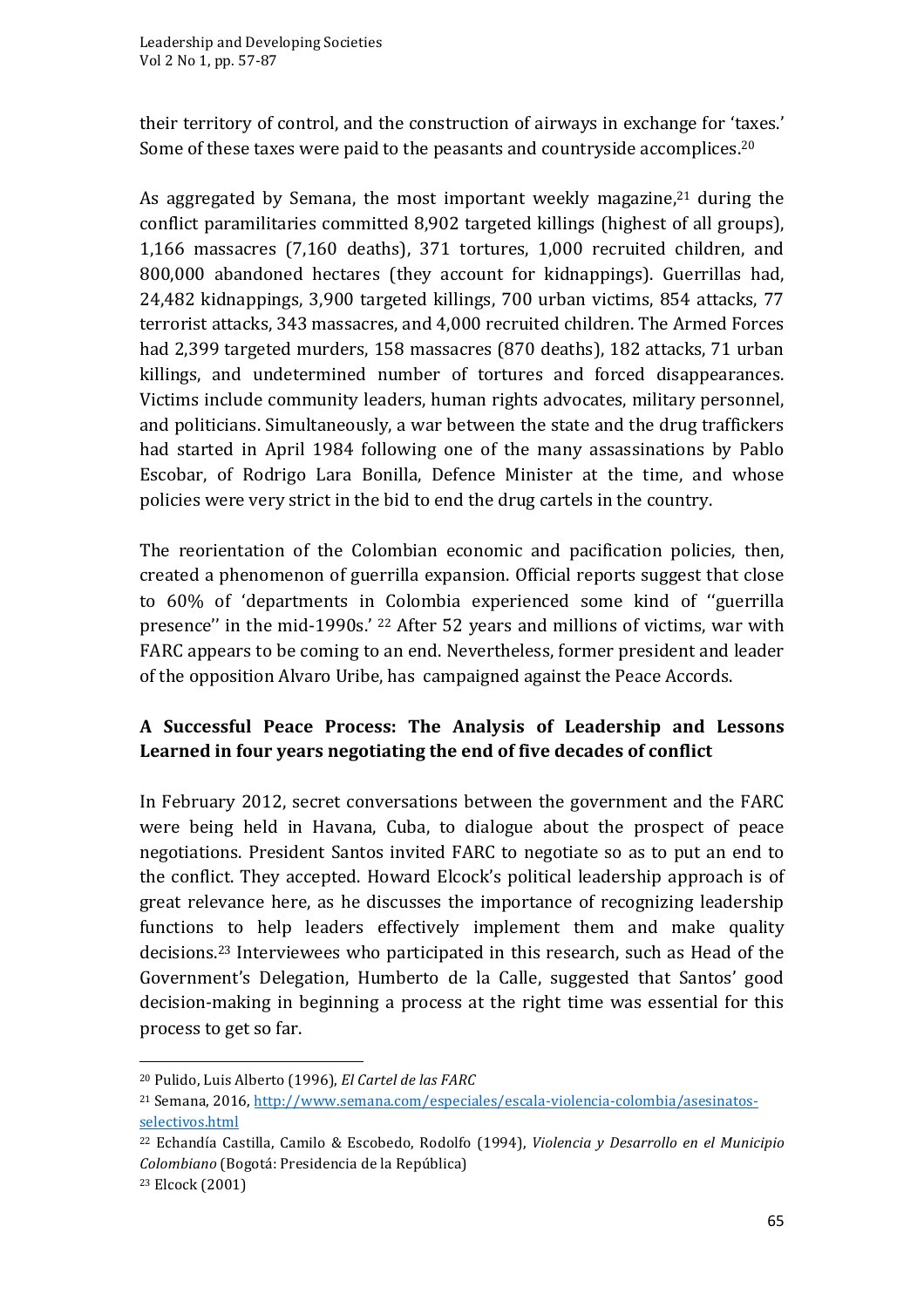The negotiations demanded that nothing was agreed until everything was agreed. Creating the sub commission of gender and being an inclusive peace process were priorities. This time, both delegations had women as negotiators. However, the number of women participating in the negotiations was not representative. Both delegations comprised at least nine plenipotentiaries (the number of the delegates varied since the start in 2012), where at least three quarters were men. The Office of the High Commissioner for Peace, Sergio Jaramillo, presented seven official delegates of whom only one was a woman. Similarly, FARC had 40 members in Havana with only one woman present at the negotiating table at any time. News articles report that 20 out of the 40 support staff, however, were women; their tasks included writing and blogging.<sup>24</sup> In addition, the substantive accord includes six components on 297 pages, with various elements each of which will be discussed selectively: the land and agricultural reform; and political participation. The latter was fraught with contentious points around power sharing in parliament in relation to the reserved seats.

However, as all agreed, the *curules* given to FARC'S political party were five in the Senate (out of  $102$ ) and five in the House of Representatives (out of  $166$ ). For the first few months, while laying down their arms, FARC would only have a voice in Congress, but no vote. The third accord was to mark the end of conflict, entailing the reinsertion to civil life; a process of giving all arms to the United Nations before demobilizing, which was agreed to take place in 22 concentration zones; and the ceasefire process. In these zones, however, only UN unarmed officials were to be present, and in the period of 90 days, after an interval of the failed referendum, all arms were finally laid down.

FARC sought guarantees of security given previous experiences. In 1990, months after a peace accord had been signed with M19, the second largest guerrilla group of that time, the extreme political right killed several M19 commanders. Carlos Pizarro, who was a presidential candidate at the time after M19 had gained political rights, according to one observer, 'was assassinated after M19 had demobilized. He was a man with ideals, who committed mistakes, but who I enjoyed talking to in my many visits to jail for interviews'.<sup>25</sup> Gerardo Ardila, former Commander of M19 said he was surprised as they had 14 men total protecting them: 7 from the former M19 members and 7 from the government. Still, many of his *compañeros* had been killed.<sup>26</sup>

<u> 1989 - Johann Barn, mars eta bainar eta industrial eta baina eta baina eta baina eta baina eta baina eta bain</u>

<sup>&</sup>lt;sup>24</sup> Semana Magazine, Jairo Tarazona (2016), http://www.semana.com/nacion/articulo/dialogoslas-mujeres-de-las-farc-en-la-habana/464031

<sup>&</sup>lt;sup>25</sup> Interview with Monica Rodriguez, war journalist during the 70s, 80s, and 90s. She remains engaged in media, but retired from reporting. She and her family received regular threats. <sup>26</sup> Interview with Gerardo Ardila, author, May 2016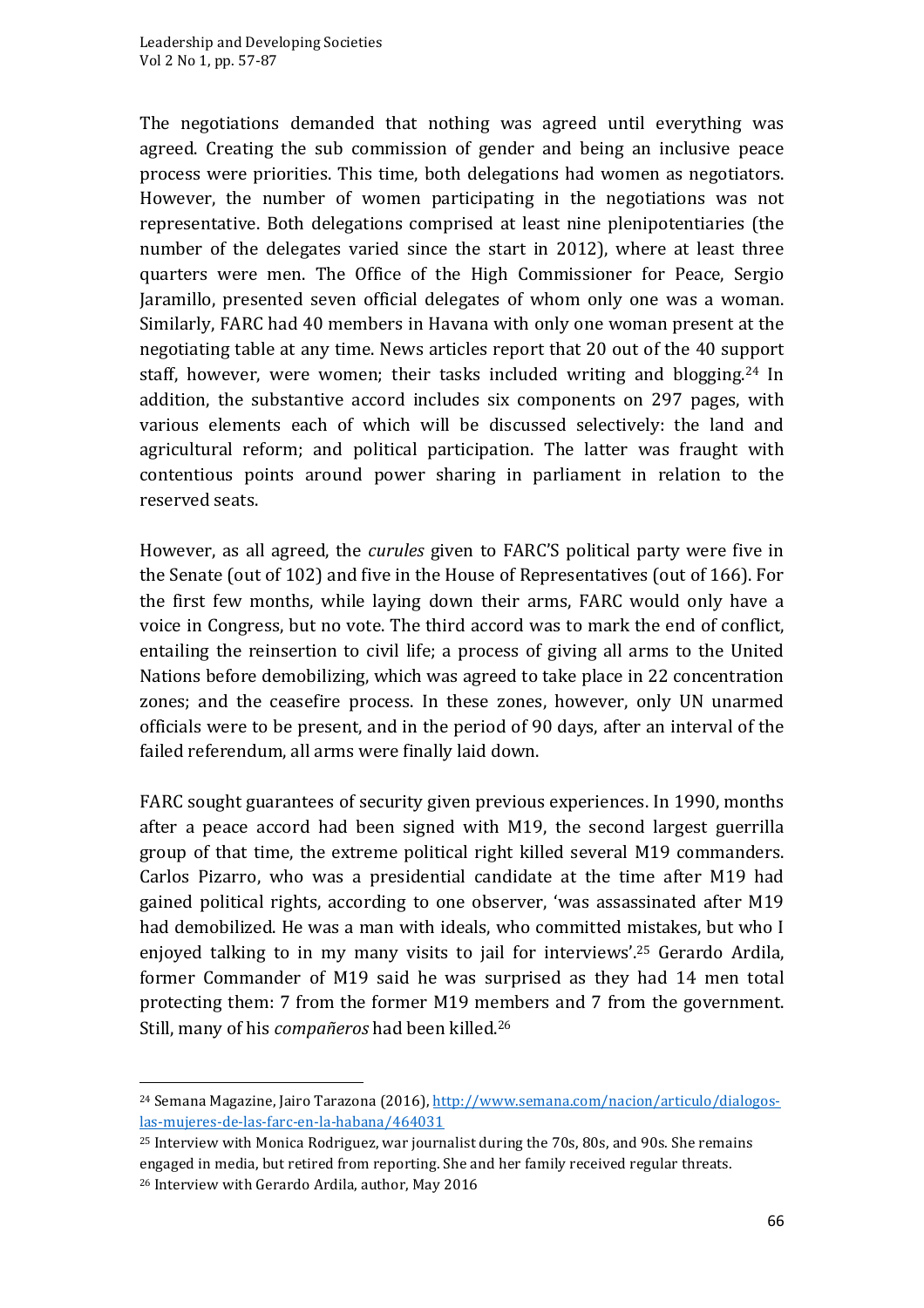FARC, indeed, learning from these past experiences, wanted guarantees of security, worrying that the military, while officially protecting them, may make attempts against their lives. At the same time, the government worried that if armed former guerrillas were their only protection as security guards, society would feel threatened. For its importance, this point is discussed below.

The fourth accord, seeking solution to the problem of illicit drugs included essential components that could significantly reduce the country's drug production and trafficking. The fifth accord, which was at the centre of all negotiations, is treatment of and compensation for victims.  $27$  The elements discussed and agreed in this accord include the judges for the Special Court for peace, and most important, the transitional justice framework including the victim's right to know the truth, those disappeared, and the measures for reconciliation, non-repetition, and the victims' integral reparation.

Under these, the government and FARC agreed that everyone (including military members in prison from the false-positive scandal mentioned below) would go under a transitional justice system. Guerrilla members, as long as they admit and recognize their crimes, would not undergo the regular jail sentence. Rather, they would have liberty restrictions, placed for example, on where they live (sleeping at a certain place and staying within a certain perimeter) or work (for instance, rebuilding schools they had burnt in the past). This would be studied and monitored on a case-by-case basis. If there were to be a case where a person does not admit their crimes, the consequences could be jail or prison term of up to 20 years. Efforts made by women's rights organizations, for example, are noteworthy. They lobbied and were able to include in the Accords that crimes such as sexual violence against women would not be amnestied. Both the government and FARC indicated commitment to contributing to truth-telling covering all vears of conflict, including violations of human rights. Truth-telling is an incentive to be judged under the transitional justice framework. Some of the concerns expressed are that members might tell lies just to avoid the possibility of going to prison. $28$ 

This accord is given of special attention in this article, as the issue of victims is key concern at the centre of the Accords. Up until now, the exact number of militias is unknown, but within the framework, it has been clear that there will be lists with all members to apply for reinsertion as well as transitional justice (reports suggest there are 7.000 armed members of FARC, with unarmed, urban, being a similar number). When it comes to reparation, it is essential that the

<sup>&</sup>lt;sup>27</sup> The six accords have been extracted from the official document shared by the government and the following article: http://lasillavacia.com/historia/lo-que-esta-acordado-lo-que-esta-puntode-anunciarse-y-lo-que-falta-en-la-habana-56224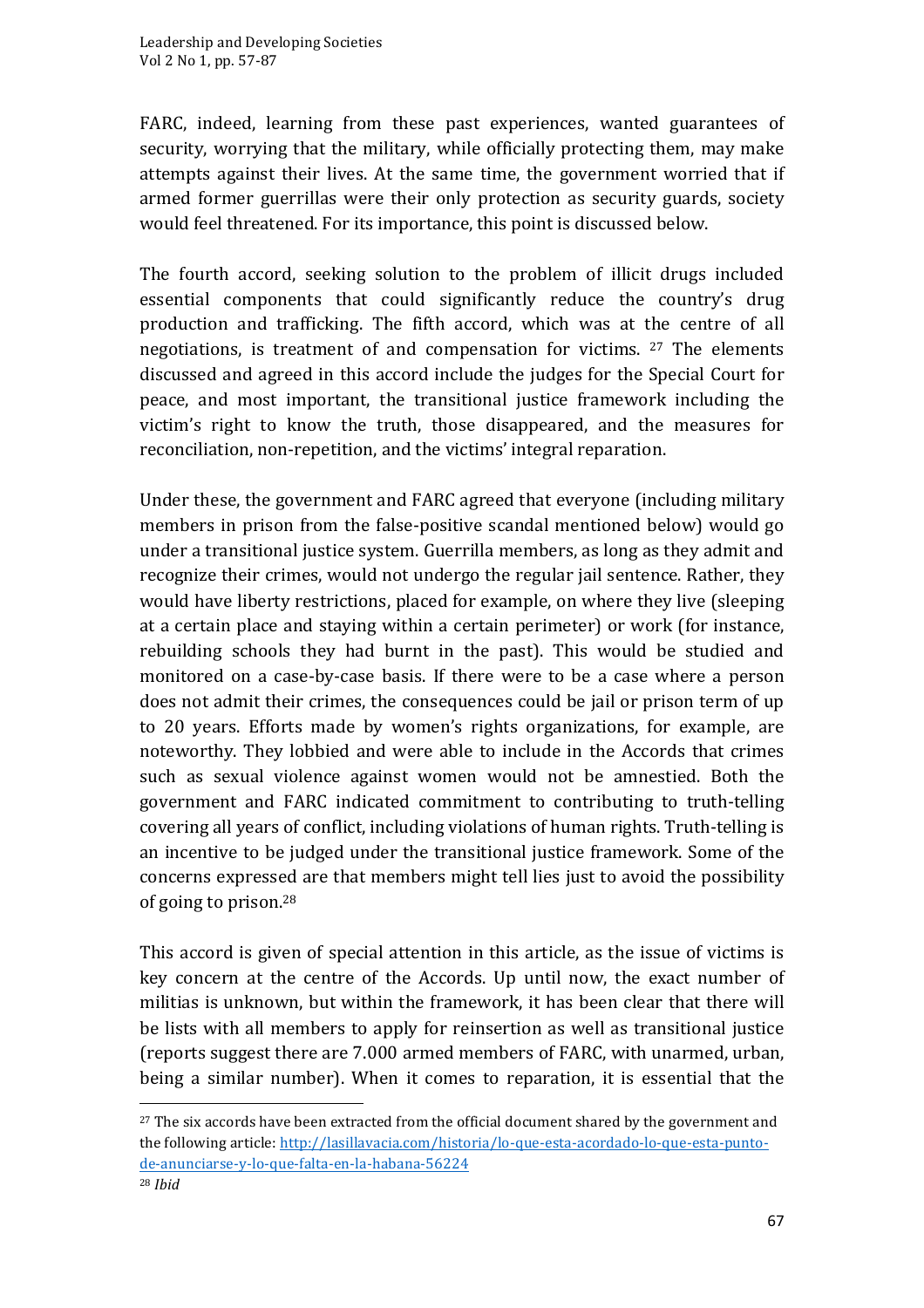guerrillas ask for forgiveness. In 2016, FARC apologized to the victims in Bojayá, where they had attacked a church, killing more than 150 people and destroying a significant building for them. David Rieff noted, 'collective memory has led to war rather than peace and to the determination to exact revenge rather than commit to the hard work of forgiveness'.<sup>29</sup> In efforts to foment forgiveness, the psychosocial rehabilitation process will also be fundamental, as well as the accompaniment process to those displaced by conflict. The victims' Accords were not only based on assumptions, but they brought three large commissions of victims to the table in Havana to listen to their needs, concerns, and stories. What was extremely interesting to learn in one of the interviews conducted, was some of the victims' perceptions about the source of their pain.

Olga Amparo Sanchez, Director of *La Casa de la Mujer*, an NGO advocating for women's rights in Colombia, and who was invited to Havana several times as an advisor to the peace process, shared her insights. She said that the common attitude towards FARC, as assumed, was that they, as terrorists, were the only ones 'guilty' for the conflict. However, as some victims sat at the table, they asked FARC as well as the government to apologize. To them, although FARC had played the biggest role in conflict; the government had allowed this to happen because of the social injustice and inequalities the people faced. This was, Olga says, shocking for the government, as at first, the only 'ones who needed to apologize were FARC'.<sup>30</sup>

The last accord is the phase of implementation, which included the plebiscite, international verification, and the overall budget to implement the Accords. For this last one, for example, the United States has offered USD450 million for post conflict activities. Yet, foreign aid often comes conditioned, so it will be in the hands of the government to ensure a fair agreement is made.

The exercise of leadership has been and will continue to be essential throughout the implementation process. In the following sections, it will be seen how from the beginning, many decisions made, though unpopular, were crucial to strengthen the peace process and avoid repeating mistakes from the past.

# *A Piece of Leadership*

There were tensions and even exchange of fire in Colombia while the peace process was ongoing. Applying leadership in this scenario, Professor Keith Grint's views were extremely pertinent. He argues:

<sup>30</sup> Interview with Olga Behar, May 2016

<sup>&</sup>lt;sup>29</sup> Rieff, David (2016), *In Praise of Forgetting: historical memory and its ironies* (New Haven: Yale University Press)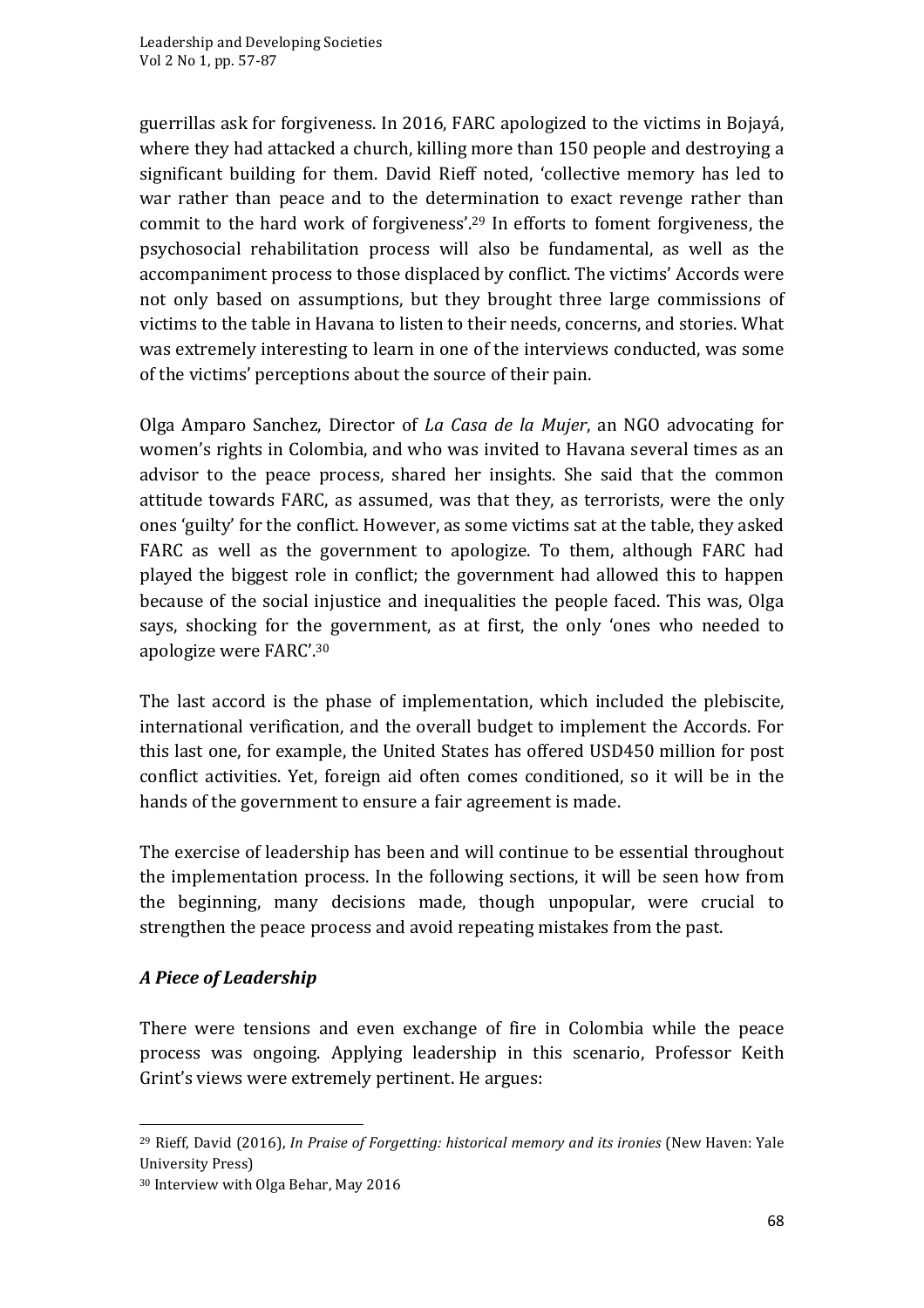'A peace process is much more complex than that. Therefore you have to engage not only in the leadership role, which I often define as the collaborative effort, so everyone has to be involved to some extent. But also to engage at some points, in the command issues, when things get really difficult  $\lceil \ldots \rceil$  so you have to be able to be across various decision styles'. 31

He notes that leadership is not linear, but often contradicting. In this opportunity, Santos, knowing that negotiations could end, gave the order of attack because he thought this would be the best decision. One could make a similar argument in regard to the shift Santos had between the previous government under Uribe's second term, where he served as Defence Minister (2006-2009), and when he became president in 2010. As Defence Minister under Uribe's presidency, Santos executed the tasks effectively, under a policy that entailed aggressively attacking the FARC to weaken them, but that implied a high peak during this war, with thousands of deaths, including many innocent people.

# **Previous Attempts: Failed Starts and Political Learning**

By contrast, Uribe, whose father was killed by FARC, wanted to destroy it. Furthermore, as president, he was involved in various scandals like the 'falsepositive', where multiple media articles suggested he ordered a 'body count' tactic, regardless of who they were. According to these news stories, many peasant women and men demanded explanations for their lost children, and later, it would be known that many of these children had been accused of being guerrillas and killed by the military, in their efforts to present results and earn commissions.<sup>32</sup> Additionally, as a landowner, and accused of being son of a drug trafficker in some testimonies, Uribe has been linked to the paramilitaries since his first term  $(2002-2006)$ .<sup>33</sup> Nevertheless, he was known for giving Santos the popularity to continue his legacy and follow his steps as elected president in 2010. At the same time, Uribe had invited FARC to start dialogues towards a peace accord, but it never happened.

Shortly after Santos assumed the presidency, rumours had started that he was initiating dialogues with FARC. By this time, Uribe's popularity remained high (not as high as his first term), and many people expected Santos to continue

<u> 1989 - Johann Barn, mars ann an t-Amhain an t-Amhain an t-Amhain an t-Amhain an t-Amhain an t-Amhain an t-Amh</u>

articles were consulted, as the false-positive scandal has been since 2008

<sup>&</sup>lt;sup>31</sup> Interview with Keith Grint, June 2016

<sup>&</sup>lt;sup>32</sup> Más de 4 mil casos de falsos positivos son investigados por la Fiscalía, *El Espectador*, 27 Sep 2014. Available at: http://www.elespectador.com/noticias/judicial/mas-de-4-mil-casos-defalsos-positivos-son-investigados-articulo-519238 (Accessed 7 September 2015); other news

<sup>33</sup> Vieira, Constanza and Pineda, Chila (2016), *Mujeres: Paz, y Política y Poder* (Bogotá: Ediciones Aurora)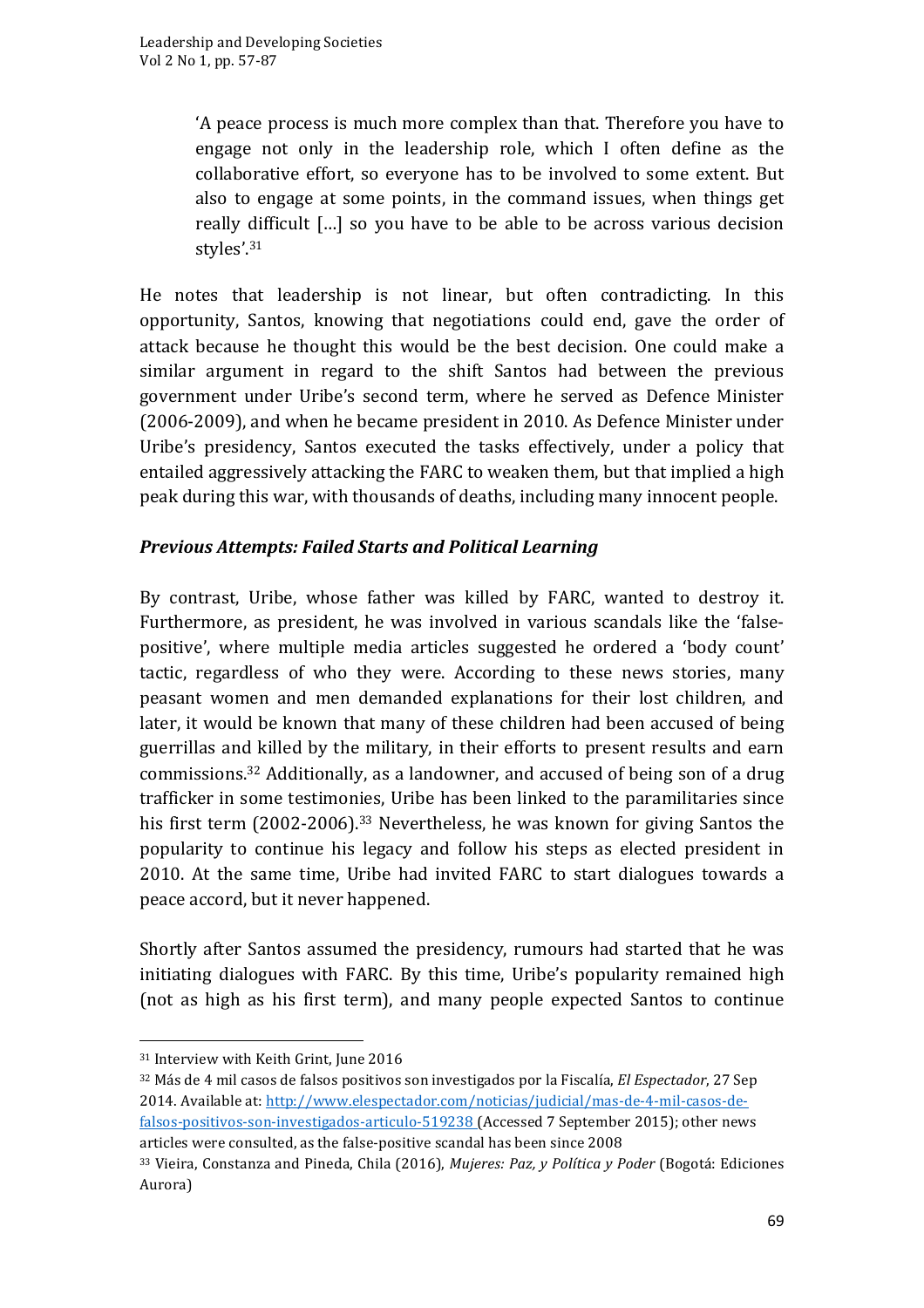FARC's extermination. The news surprised many Colombians who later started calling Santos a traitor and volatile. As leadership expert, however, Grint argues that sometimes, as a leader 'you have to be illogical to make sense of it... you have to be able to move from one to another', which implies taking decisions that are not necessarily popular such as starting a peace dialogue. $34$ 

As per Grint's statement, President Santos demonstrated leadership in his actions, even though elements of the public perceived them negatively. Nevertheless, the opposition has used its time well during the four years, ensuring that their followers, and if possible more people, ioined their civil resistance and 'No' campaign. Leadership, as effective communication, had been, until June 2016, when the third accord (end of conflict) was signed, very weak from the government's side.<sup>35</sup> This silence gave room to the opposition to spread their worries of the negotiations among society. However, neither Uribe, nor any representative from the opposition had been to Havana during the whole process. During Uribe's interview, later discussed, when I asked him about why he had rejected FARC Commander Timochenko's invitation to Havana, he said the opposition had been very clear from the beginning, about their discontent of having such a process.<sup>36</sup> He clearly appears to have no empathy for the *enemy*. This, as well as the possible reasons for this hermitic process or secretiveness will be touched upon in the following sections.

# **Political Learning**

This section provides an analysis of the political learning process, and key leadership functions. Most sources consulted for this study agree that all past peace attempts with FARC only reached the phase of dialogues, never getting to the actual negotiation stage. Since 1980, close to ten attempts had been made to end conflict, specifically with FARC as the largest guerrillas. An important argument Eduardo Posada makes is the importance of both sides having the same understanding of 'integral peace' in the context of Colombia.<sup>37</sup> Under this reasoning, former president Cesar Gaviria (1990-1994), seemed to have addressed this and given it the relevance it deserves.<sup>38</sup> The 1991 dialogues, which started in Caracas, Venezuela, were moved to Taxcala, Mexico. Two incidents were determinant in the ending of the dialogues. Humberto De la Calle, current head for the government to the peace process, considered by many as a sensible, pragmatic, and ethical man, has had active roles in the previous dialogues, thus his perspective is quite insightful.

<sup>&</sup>lt;u> 1989 - Johann Barn, mars eta bainar eta industrial eta baina eta baina eta baina eta baina eta baina eta bain</u> <sup>34</sup> Interview with Keith Grint, 2016

<sup>&</sup>lt;sup>35</sup> Elcock (2001)

<sup>&</sup>lt;sup>36</sup> Interview with the Opposition leader, Senator and former president Alvaro Velez, 2016

<sup>&</sup>lt;sup>37</sup> Posada, Eduardo (2002), *La Paz y sus Principios* (Colombia: Alfaomega Colombiana S.A) <sup>38</sup> *Ibid*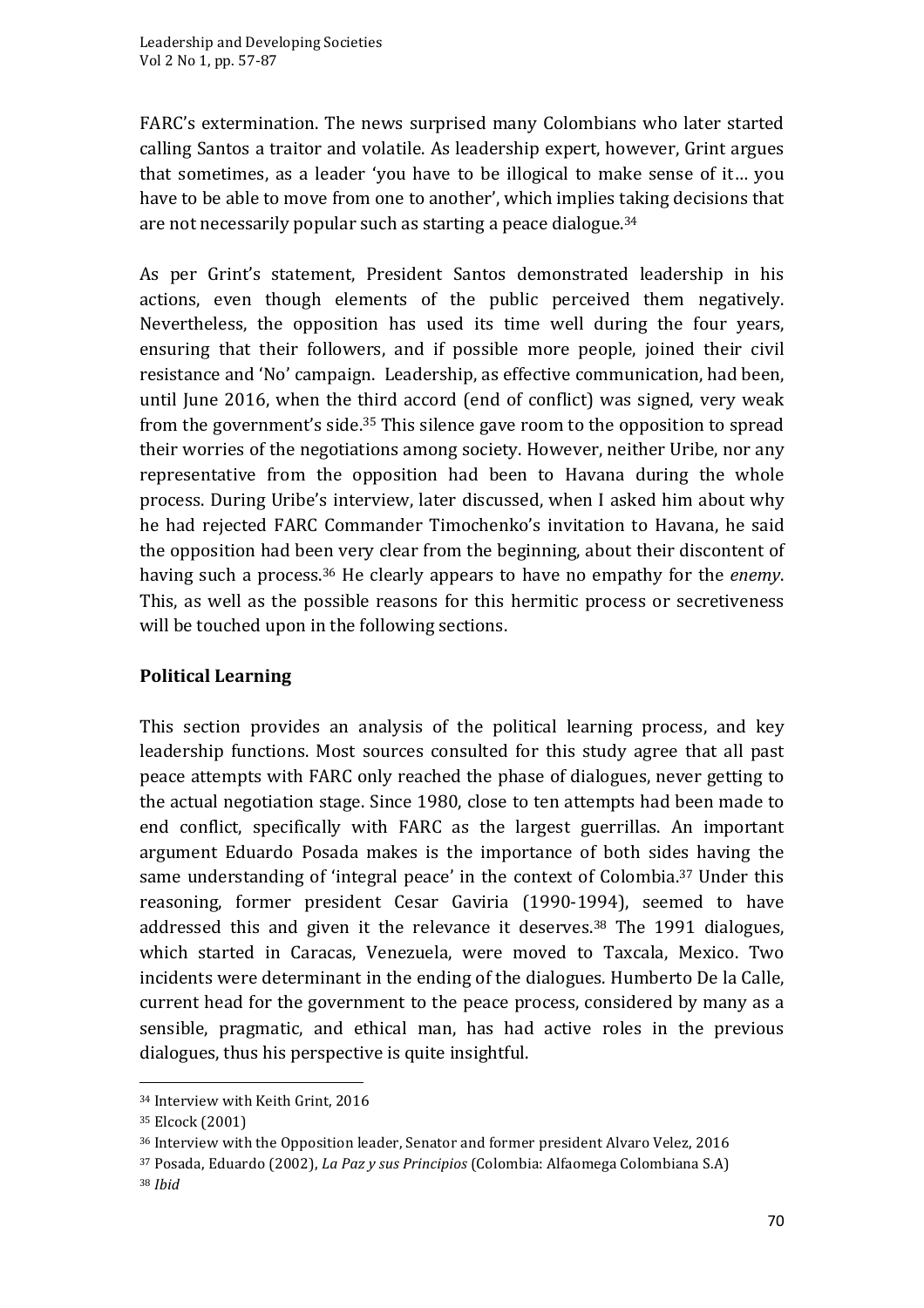In one interview De la Calle stated that in negotiations one can never guarantee everything will go as planned. This, he suggested, is because 'many times, conversations of this type end for external factors... in Caracas, 1991, the attempt to kill the Senate president, and then, in Taxcala, for the kidnapping' and death of former Minister Argelino Durán'.<sup>39</sup> An anonymous source, who was close to the 1991 dialogues, argued that the death of Durán was caused by a heart attack, and the actual kidnappers were a small guerrilla movement also involved in the dialogue, but not FARC. A little persistence would have kept the dialogues moving.<sup>40</sup> If Durán had suffered a natural death and FARC were showing real  $i$  intentions to negotiate  $-$  in part because of the previously mentioned crisis in Cuba, Russia, and China, resulting in financial decadence for the guerrillas  $-$  were there enough reasons to end the dialogues? President Santos would have ended the peace process a long time ago. One should consider, however, that the priorities of the government at the time were the drug cartels that were hurting the country. Nevertheless, this priority may have caused an underestimation of FARC's eventual recovery, reinforcing its links with drug business, for financial stability. 

Elcock, in recognizing leadership functions, suggests that political learning includes drawing on lessons learned, a right analysis of the situation at local, regional and international levels, anticipating moves, effective communication, and taking difficult unpopular decisions as well as sticking to them.<sup>41</sup> His arguments may help understand why President Santos and his delegation continued the negotiations despite the several attacks. When discussing the most recent peace dialogues, under Pastrana's presidency (1998-2002), which took place in Caguán, Colombia, several conclusions can be drawn. Olga Behar argues that Pastrana's process failed from the beginning. In an extensive interview, Behar, who defined the current process as 'the best possible, even if we wanted more...there are no perfect formulas,' suggests dialogues under Pastrana 'were born dead'.<sup>42</sup> Confident, in May 2016 she said that the Final Accords under Santos' team were a matter of time. From the start, how Pastrana's process was designed, anticipated the failure for several reasons. The establishment of demilitarized zones while war continued, for instance, made the dialogues very hard to carry out.<sup>43</sup>

<sup>&</sup>lt;sup>39</sup> El Tiempo, Ingreso de Farc en la política exigirá más a los partidos: De la Calle, 2016. Available at: http://www.eltiempo.com/politica/proceso-de-paz/entrevista-a-humberto-de-la calle/16680496 (Accessed 8 January 2017)

<sup>&</sup>lt;sup>40</sup> Talk to an anonymous source, who participated in the 1991 Taxcala process

<sup>41</sup> Elcock (2001)

<sup>&</sup>lt;sup>42</sup> Interview with Olga Behar, May 2016

<sup>43</sup> Palacios (2012), p. 158-159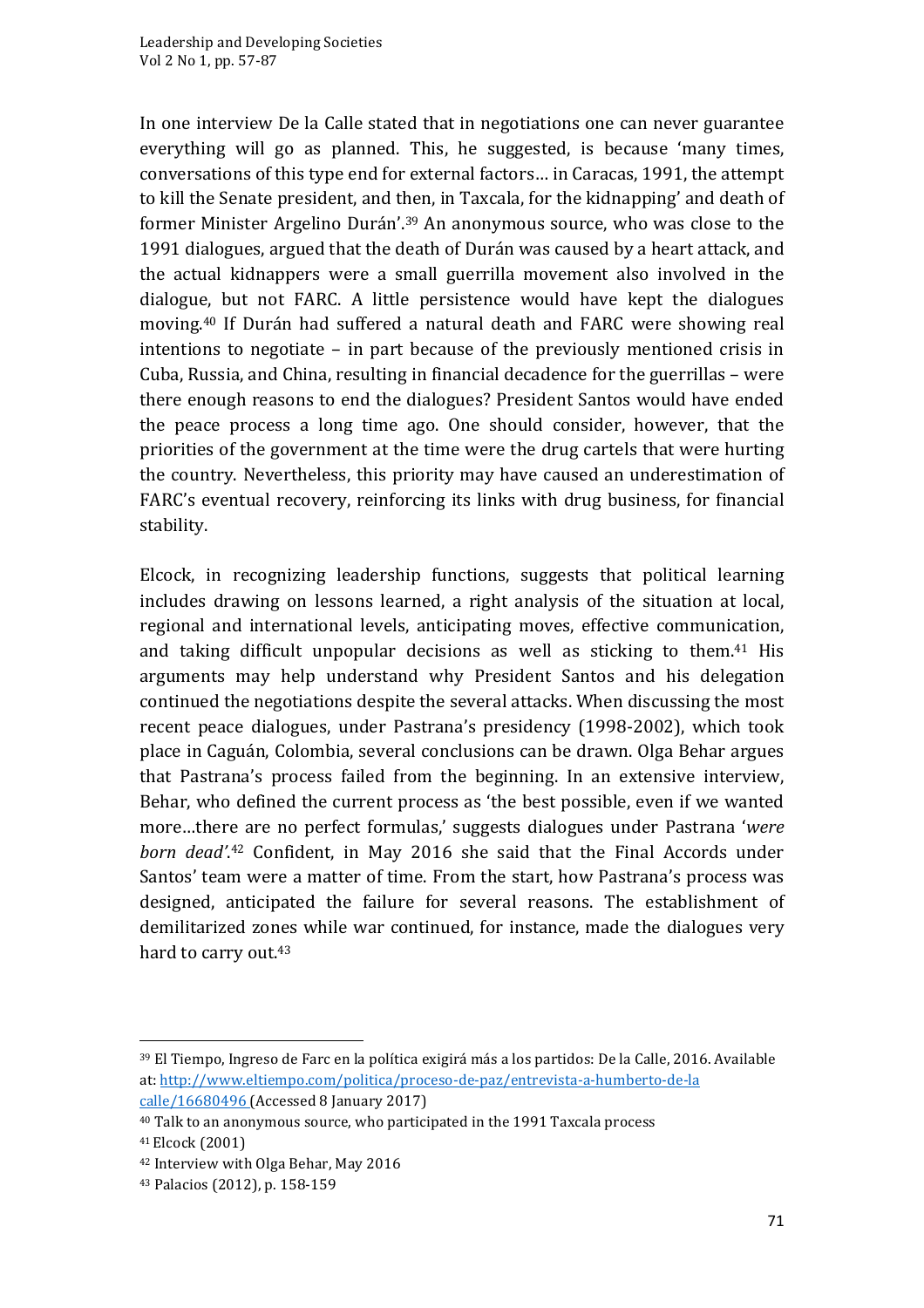Moreover, an open agenda, with unclear purposes and objectives, or accords, caused clashes between government and FARC and various ruptures at the negotiation table, as both parts would pull their way. $44$  Contrary to Palacios, interviewees such as Behar suggest that Pastrana, by giving these demilitarized zones, was not dialoguing during war, and this accounted for the failure, as FARC gained strength. She states, 'Pastrana knew his prospect would not lead to demobilization, but repairing the victims was never in his mind,' and inclusion was poor.<sup>45</sup> A historic picture released by the media in January 1999 shows *la* silla vacia (the empty seat), as Pastrana waits for FARC Commander, Marulanda who never showed up to the inaugural ceremony of the peace process, in fear that he would get killed. Behar concludes that there has been a clear political learning process, and it would be superficial to think that Pastrana's process ended because of FARC's provocations: 'in the previous process, they did not have any intentions in demobilizing, they were in a historic moment, stronger than ever, and Pastrana stimulated this power'. <sup>46</sup> Robert Tucker argues that the:

'process of political leadership is activated, normally, when circumstances take on meaning for a political community or some important element of it, in such a way that the existence of a political problem or situation is recognized'.<sup>47</sup> In this process, 'leadership...is a task of diagnosing the situation authoritatively, devising a course of action designed to resolve or alleviate the problem, and mobilizing the political community's support for the leaders' definition of the situation and their prescribed policy response'.<sup>48</sup>

Both, Pastrana and Santos recognized the problem, but Santos' delegation was much more effective in designing to resolve or alleviate the problem of conflict. Additionally, the delegation took into consideration the lessons learned. Furthermore, Santos has been able to mobilize the necessary political support not to let the opposition have a majority in Congress. Besides the Senators (including Uribe) who were interviewed from *El Centro Democratico*, the opposition party, Senators across other parties different than Santos' were in favour of the peace process (according to hearings and interviews).

Finally, after many more negative than positive aspects in the balance, Pastrana's dialogues broke in June, 2002. FAC kidnappings had kept increasing throughout the period, as well as a historic strengthening of the military. But none of the parties were willing to advance. The threat by Mono Jojoy, former leader of

<u> 1989 - Johann Barn, mars eta bainar eta industrial eta baina eta baina eta baina eta baina eta baina eta bain</u>

<sup>44</sup> Palacios (2012), p. 158-159

<sup>&</sup>lt;sup>45</sup> Interview with Journalist Olga Behar, 2016

<sup>46</sup> *Ibid*

<sup>&</sup>lt;sup>47</sup> Tucker C, Robert (1995), *Politics as Leadership* (United States: University of Missouri Press) <sup>48</sup> *Ibid*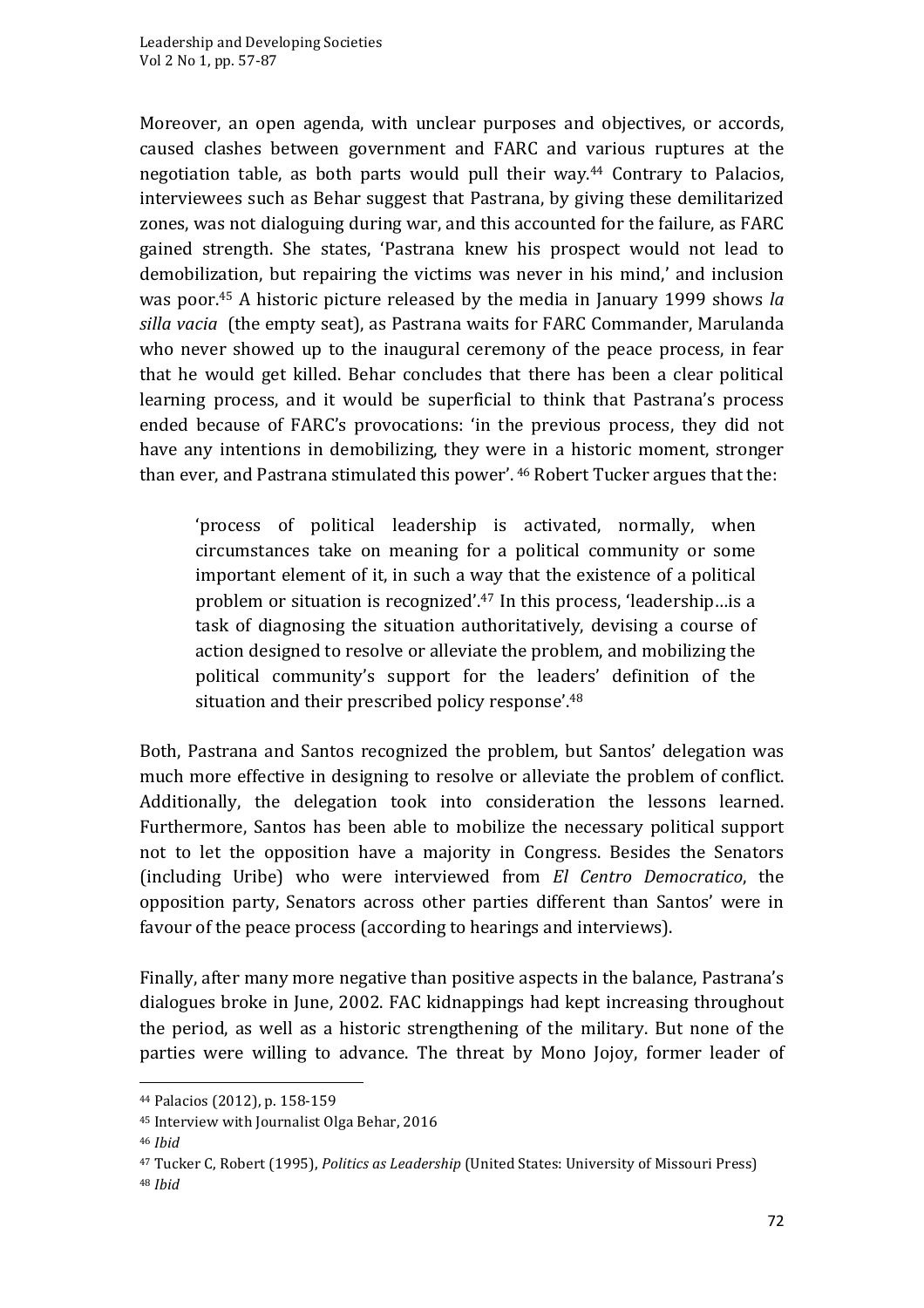FARC, of taking over the capital Bogotá, seemed realistic. And as former Minister, Camilo González said, there was no clarity of how to move from dialogues to negotiating.<sup>49</sup> Nevertheless, the last months of Pastrana's presidency, and the transition of power to Uribe, marked the weakest point of FARC. The *Plan Colombia*, financed by the United States, directing 80% of the budget to strengthen the military, declared one of the bloodiest wars with drug dealers and guerrillas during this long conflict.

As Humberto De la Calle expressed to this author in an interview, 'I have to highlight President Santos' audacity, as after all, he was the one who decided to start this and take these conversations over his shoulders...someone said continuing war would have been easier, it was inertia. To change things, implies leadership'.<sup>50</sup> Knowing Uribe's popularity, it is certain that continuing war would have been easier. He also highlighted Santos's persistence, referring to his service as a marine: 'in the ocean, the purpose is arriving at the shore, no matter the storms that may occur on our way'.<sup>51</sup> But he also recognized the leadership from FARC, taking a decision that was extremely hard for them. This resonates with James Burns's theory on decision and change. He states 'as leaders they must avoid those pressures that would reduce their role to that of mere agent... they must avoid being drawn into and "morselized" by existing administrative arrangements, with their multifarious institutional demands'.<sup>52</sup> 'Our dialogues' according to Humberto De la Calle, 'have been constructive, honest, open...extremely different from the traditional pull and push, or the often I offer this to get this'. $53$ 

Going back to Elcock's leadership functions in political learning, drawing on lessons learned, and taking unpopular decisions, the connection to leadership is clear. De la Calle, when comparing the processes, touched on three substantial differences and lessons learned between the two, demonstrating the underpinning political learning. First, he said, avoiding at all costs, demilitarized zones. The delegation consciously took the precaution of not 'falling into this'. As he argued, this was catastrophic in the past, creating mobilization to demilitarized zones, generating huge controversies in Colombia, and serving as perverse incentive for FARC. Second (and mentioned later by many interviewees), and as a consequence of what was previously said, taking the process outside Colombia, in this case in Havana. And third, to have a clear agenda, which he underlined as being crucial while explaining that 'conceptually,

 $49$  El Tiempo, El fracas de los dialogos de paz en el Caguán, 2010. Available at: http://www.eltiempo.com/archivo/documento/CMS-8430440 (Accessed 8 January 2017)

<sup>&</sup>lt;sup>50</sup> Interview with Humberto De la Calle, June 2016

<sup>51</sup> *Ibid*

<sup>&</sup>lt;sup>52</sup> Burns, James (1978), *Leadership* (New York: Harper & Row Publishers)

<sup>53</sup> Interview with Humberto De la Calle, 2016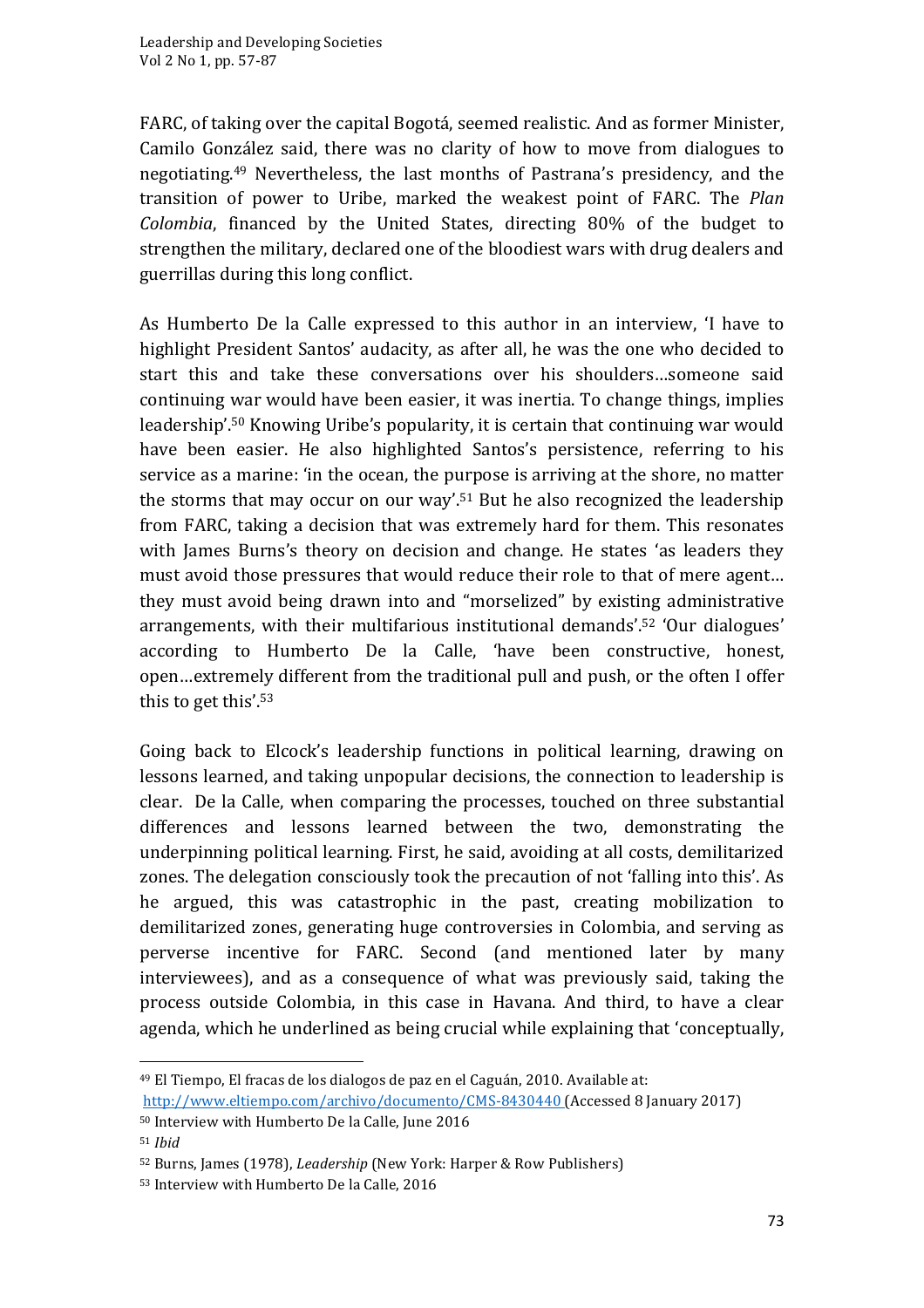one thing is to end conflict, and another one is to open the opportunities for peace.' To end conflict, an agenda of six accords was determined functional to ending a conflict. This way, he argued, they avoid, as much as possible, a past tendency to talk about perfection, and 'make the negotiation table a permanent forum, where everyone wants to go to, to express their hopes and frustrations.' This time, he said,, 'we have limited ourselves to keep the agenda and develop it to be able to end the conflict.'<sup>54</sup> When asked during interview whether the Accords would be signed soon, he replied 'I hope so,' with a convinced tone, 'we are certainly working very hard for it to happen, and I can express the conviction from both sides that we want this to happen, and to happen soon.' Four days later, the Final Accords were released.

### *Trust and Empathy: Two Significant Factors*

Trust and empathy are two essential factors that came up throughout this process. First, one has to consider the situation under which the peace process took place in order to understand why it was harder to build trust. One of the conditions set by the government, as a lesson learned, was to negotiate during conflict and not to assign demilitarized zones. De la Calle mentioned 'it's a hard job, but starting from the initial preventions, we were able to create an environment of transparency taking into consideration the antagonism that implies being in different conditions, different visions, but with the mutual motive of reaching accords.<sup>'55</sup> To be able to move beyond the antagonism, trust and empathy from both sides were essential. Bernard Bass' Ability to Handle Conflict, suggests that 'effectiveness as a leader was associated with the ability to convert conflicts of interests into accommodations, conciliations, compromises, and better yet, conceptual agreements.'<sup>56</sup> Both delegations were able to engage in this. Moreover, Walton argues, 'effective leaders did not run away from conflict'.<sup>57</sup> Thus, language used by FARC in their blogs at the beginning reflected hostility in the table, but language changed as time passed, suggesting a build of trust and collaborative relationship.

<sup>&</sup>lt;sup>54</sup> Interview to Humberto De la Calle, 2016. He continues answering my questions in efforts to transmit a clear understanding of the implications of the process. Mentioning, for instance, efforts to prevent a repetition of what happened to commanders and members of the M19; and creating a robust system to protect the FARC members as well as Colombian communities. Also, tackling the *bacrim* problem (*bandas criminals* or criminal gangs, as well as paramilitaries) with specialized, new mechanisms.

<sup>55</sup> *Ibid*

<sup>56</sup> Bass, Bernard (1990), *Handbook of leadership: Theory, Research and Managerial Applications* (New York: The Free Press)

<sup>57</sup> Walton, Richard E. (1972), *Inter-organizational decision making and identity conflict* (Chicago: Aldine)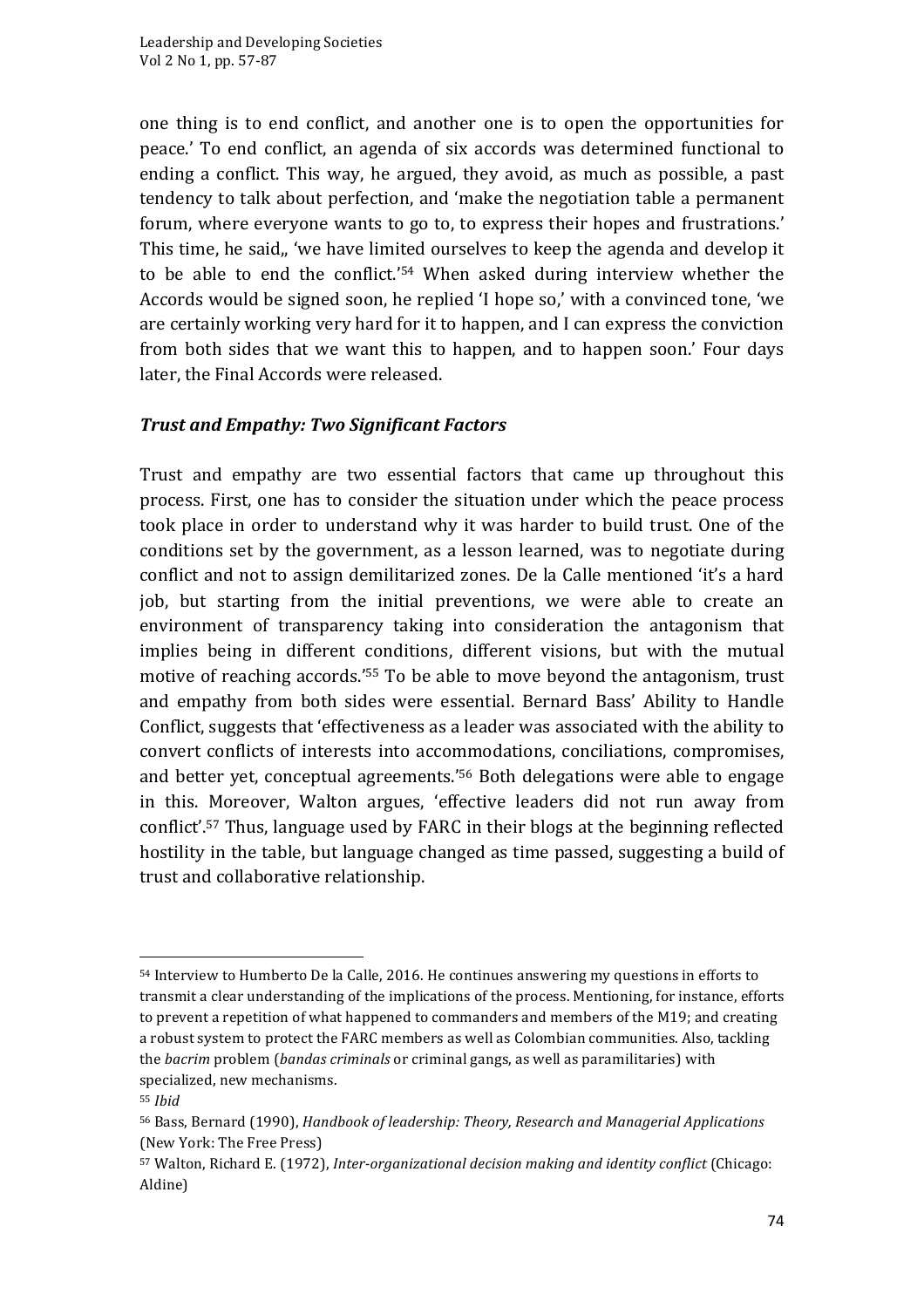While Bass finds little connection between leadership and empathy,<sup>58</sup> Grint argues that empathy, which facilitates the understanding of the other, 'is a prerequisite for addressing wicked problems' which according to him, is engaging in leadership. He notes, 'if you cannot understand how they see the problems, how can you mobilize them?' and thus, engage in collective efforts?<sup>59</sup> Moreover, Northouse argues that a leader needs to have empathy for others, 'understanding the feeling of others as if those feelings were his or her own'.<sup>60</sup> The argument presented in this context, then, is that both delegations lead and follow each other to reach a mutual agreement in a collective interaction.

During an interview with Piedad Córdoba, former senator for 20 years and human rights activist, she explained that generating trust was essential. Piedad has acted as mediator several times, traveling to Havana when needed, and confessed that although strong arguments still occurred, trust had evolved as FARC have demonstrated to commitment and work hard, reading the Accords every night.<sup>61</sup> Northouse said, 'Special relationships are built on trust...are often initiated when a leader recognized group members who are willing to step out of scripted roles and take different responsibilities'.<sup>62</sup> In this context, most, with the exception of a few, many had to step out of their roles and become delegates representing their side. De la Calle stated, demonstrating the trust, that though FARC are very scared of the final steps of the process, 'I do believe they want this accord. They might have started probing the panorama, but today, they are honestly involved and committed to the decision of ending conflict'.<sup>63</sup> This was confirmed by Timochenko's declaration in Havana as he said 'let's engage in peace together', and closed apologizing to all of those who suffered in this conflict. In the next section, this will be applied to the victims, as followers.

#### **Inclusion and Collective Engagement: What took so long?**

One of the most commonly identified lessons learned among interviewees was the creation of a clear agenda. Those in favour of signing this peace process expressed their admiration of the six accords despite the multiple fallacies. Moreover, the six accords encompass for many, essential components needed for solid, durable peace. Among those who identified and recognized leadership within the peace process, there seems to be consistency and synergy. Two main factors, arguing innovation and inclusion as leadership and political learning,

<sup>58</sup> Bass (1990), p. 118

<sup>59</sup> Grint, Keith (2010), *Leadership: A very Short Introduction*, (Oxford: Oxford University Press), p. 31 

<sup>&</sup>lt;sup>60</sup> Northouse (2014), p. 91

<sup>&</sup>lt;sup>61</sup> Interview with Piedad Córdoba, 2016

<sup>62</sup> Northouse (2014), p. 91

<sup>&</sup>lt;sup>63</sup> El Tiempo, 2016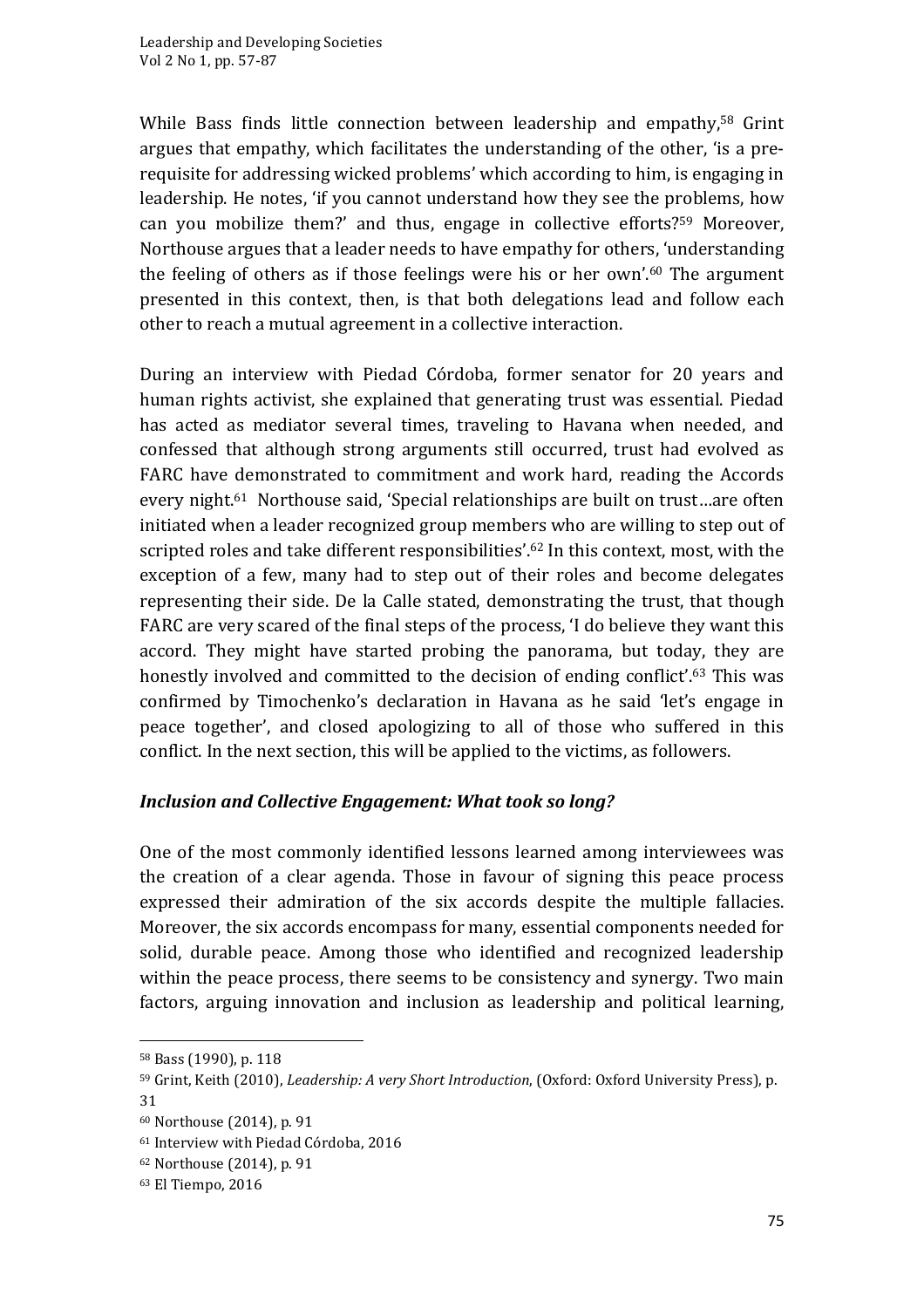that were the centre of this study and created constant, but also contradicting views, were the inclusion of victims and the inclusion of women as negotiators. Northouse's central approach to leadership is that of leadership as an influence process, 'whereby an individual influences a group of individuals toward a common goal... as an interactive event between leaders and followers, where influence is central... influencing individuals to achieve something together'.<sup>64</sup> In this case, five commissions of fifteen pre-selected victims each, mostly composed of women, were taken to Havana to talk to the delegations at the table. On the government's side, the delegation included the head of the negotiations, De la Calle: The High Commissioner of Peace, two Army Generals, and only one woman, María Paulina Riveros, who is a lawyer and human rights expert.

Similar to Northouse, Grint introduces a process-based leadership approach as a relational concept. He defines leadership as collective, inclusive and innovative, all of which suggest leadership was present in the Colombian Peace Accords. If we treat victims as followers, as according to sources, the majority want this peace process to happen, mutuality between the leaders and victims happens. Santos was not present in most of the negotiations so he needed to make sure the head and the whole delegation had empathy for the followers and was engaging. During our meeting, Keith Grint talked about the idea of people 'expecting you to be logical and linear'. Moreover, he argues and strongly believes that leadership is 'this notion of giving the problems back to the people, but not only saying "this is your problem fix it," as I have to help you do this, but baring with you.' He argued that for wicked problems, in this case, including victims was absolutely right; 'in leadership, you have to innovate all the time. If it works keep going, keep doing it, if it doesn't, stop. Everything has to be reversible because you don't know if it will work.' He notes that engaging in a collaborative process is much harder. $65$  This is the first peace process in Colombia to make victims the centre and nucleus of the negotiations.

As per Grint's arguments, not bringing victims to Havana would have been much easier, as taking decisions and making assumptions for others, in this case 'those with the problems,' is often a path taken. Grint continued discussing the adaptive leadership method of cooking. He said, one has to cook problems, one has to make people responsible, engage them; 'they don't want to take responsibility, but you have to make them, make them so uncomfortable that they will do something, but if you make them too uncomfortable, they will just give up.' One of the biggest failures in political leadership, he notes, is wanting to be liked. The inclusion of the victims was extremely challenging, as they were asked what they wanted and how, reparation, healing, and forgiveness were perceived by them.

<sup>&</sup>lt;sup>64</sup> Northouse (2014), P. 6

<sup>&</sup>lt;sup>65</sup> Interview with Keith Grint, 2016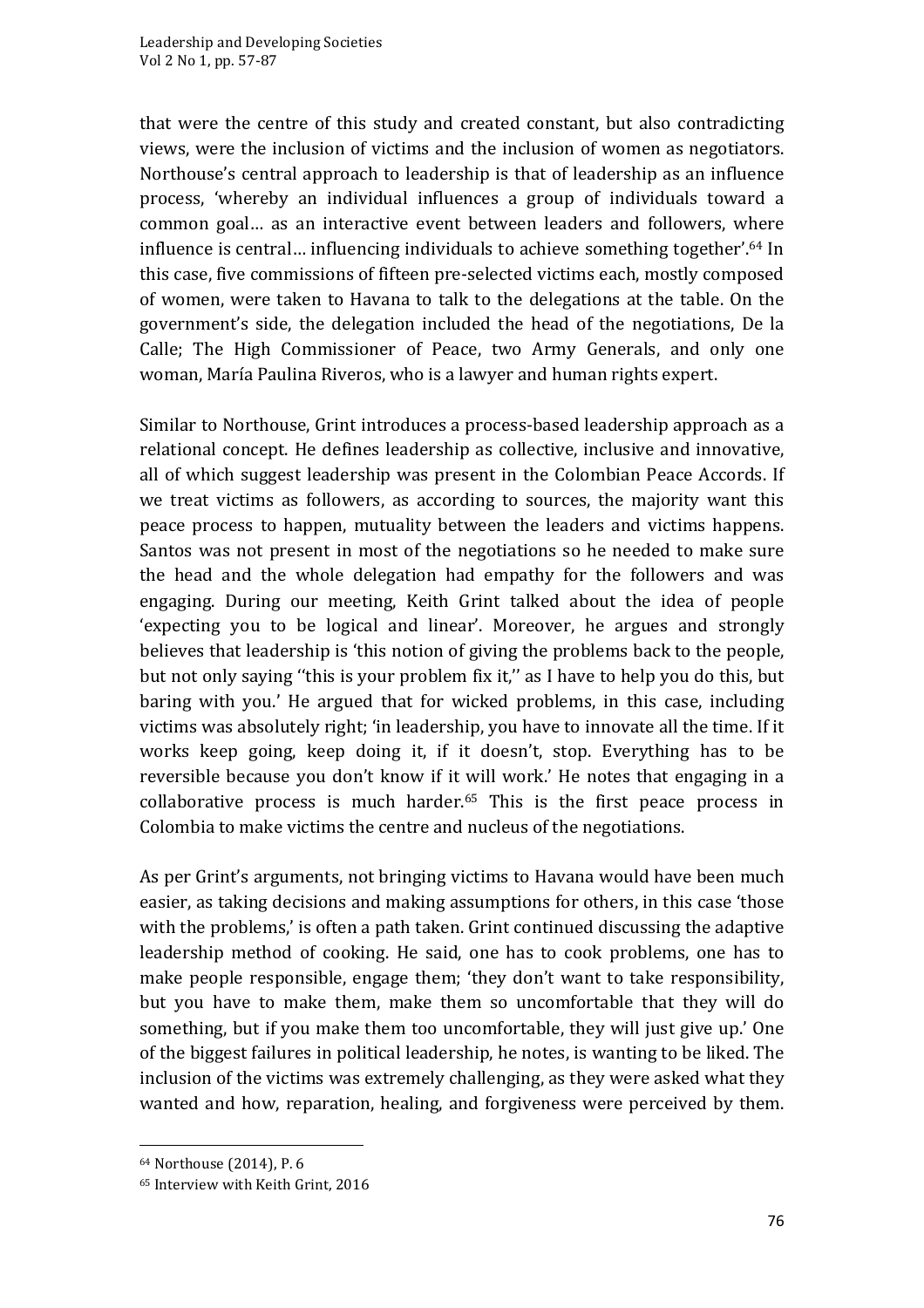Surprising to many, however, some victims were very critical of the process, as well as engaged to find long-lasting solutions. This becomes even more inclusive as victims, while trying to create integral solutions, were not taken as a homogenous group, but as a very diverse group. Besides victims of FARC, there were victims of the paramilitaries, the army, or the state for that purpose.

# *The Voices*

Piedad, a victim herself, who was kidnapped by the paramilitaries in her efforts to create connections between FARC and the government, told me her story. Despite the difficulties this may bring, she says, 'it is one of the most important things that have happened in my life.' She has mixed feelings about the secretiveness, including the invisible participation of women, arguing that much confidentiality can be very negative. She highlights, as leadership factor, Santos and the delegations' efforts to maintain the process, without giving up to the pressures, despite the moments of crisis. Leadership's connection becomes stronger when the inclusion wasn't limited to one side of the conflict, but open to all. Piedad, as well as Olga Amparo (mentioned earlier), acknowledge that after talking to victims, the delegations recognized the need to listen to those who had been victims also of the state. Piedad states that after this, people testified against the lists DAS (Security Department) would give to the paramilitaries to kill social movement leaders. $66$  The complexity of pleasing millions of victims, however, is undeniable.

Challenges were encountered in this fifth accord as mentioned by Senator Juan Manuel Galán, Liberal Party member and President of the Congress' Commission to oversee victims' reparation and land distribution. He noted that the process had been very inclusive, yet, some complaints were made to him regarding the victims' selection process. Galán, who, on the whole, was in favour of the process, but who provided a critical, objective review, recognized that this should be taken into consideration as some victims felt excluded and marginalized. After an essential comparative analysis, to help understand what went wrong; Grint suggests many approaches to leadership are relevant in the peace process context. Perhaps, the most recent argument he published on leadership was purpose-based. The President and his delegation's purpose was clear from the beginning: To stop conflict and have no more deaths among the Colombian people. This is, then, where they meet, in mutuality, with the majority of the victims.

Senator Galán expressed that in his various visits to victims around the country, those who were most participative in Conferences were women. He recognized

 

<sup>&</sup>lt;sup>66</sup> Interview with Piedad Córdoba, 2016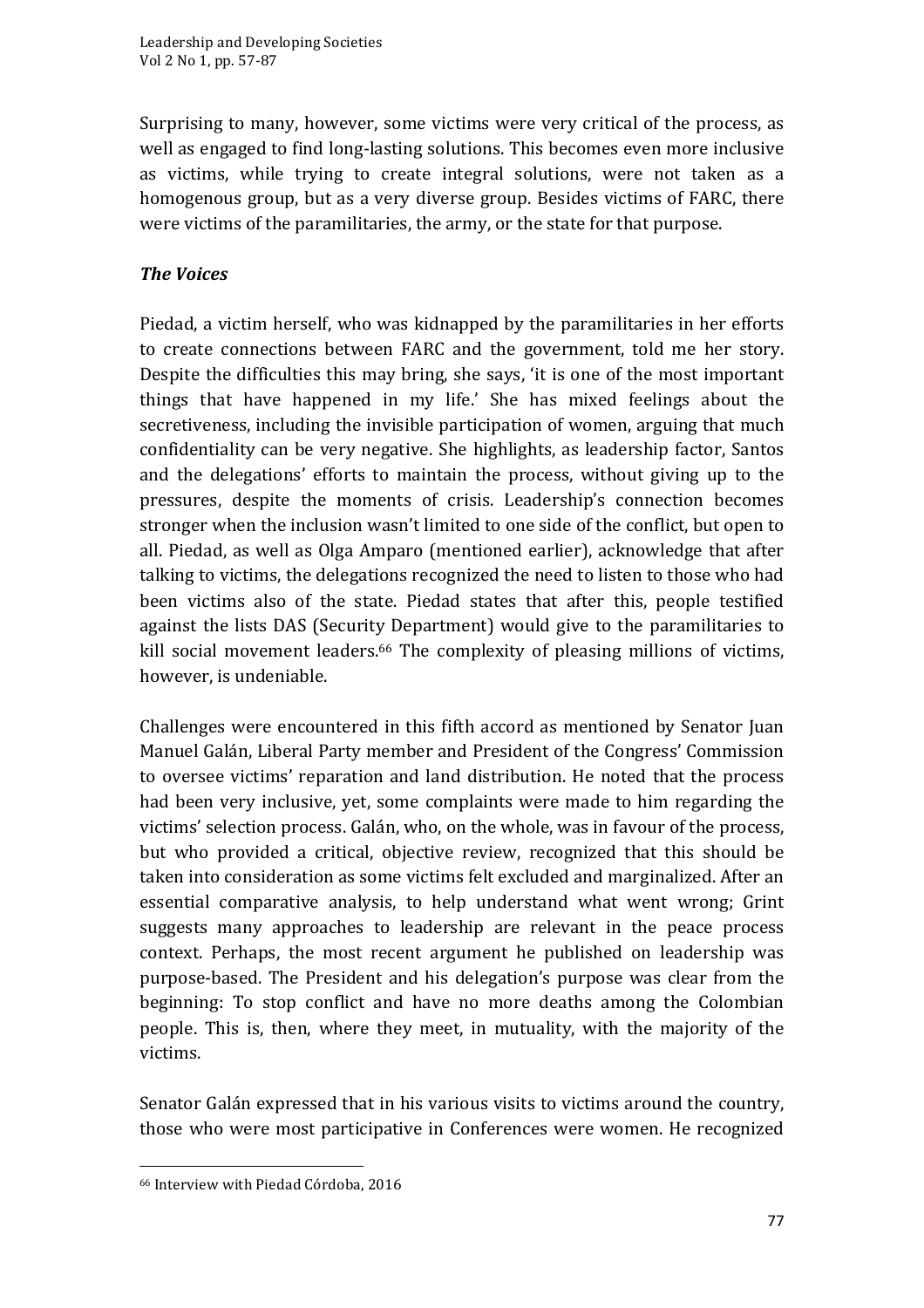how hard it is to generalize the victims but states that 'in general, what most victims want is for war to be over, because they have suffered and know what it is. What they most desire is the truth and guarantee of non-repetition'. As an example, former presidential candidate, kidnapped by FARC for almost seven years, Ingrid Betancourt, made a powerful statement during a peace forum: 'it is normal that most who are against this peace process have not suffered the consequences of war, as it is those who have survived a disease, the first to find funds for its cure,' inviting people to own the prospect of peace, 'for us and our future generations to smell the perfume of freedom in all corners of our sacred land'. 

Olga Amparo stated that today, 8,300 victims are counted, more than 3 million being women with cases of murder, torture, sexual violence, and continuous threats. Olga, who had worked with multiple victims throughout her life, argues that though the homogeneity of victims is so complex, she found that majority coincide with wanting reparation, and FARC, in this case, assuming responsibility'. A significant number ask for apologies, they want to dialogue, the want to live in peace. They have a common pain.' Piedad, head of one of the commission of victims, indicated that when it came to victims who suffered kidnapping, the majority agreed with the peace process. Similarly, Jairo Gómez, who covered public violence and war in Colombia since the 70s, defined the commissions of victims going to Havana as extremely important for the process because both sides of the table deeply felt people's reality (empathy). Concerning political violence, there were various moments of tension, but the majority of victims asked both sides not to 'stand up from the table,' until peace was signed; until a bilateral ceasefire was agreed.<sup>67</sup> United Nations sources said in confidence, that there had been innovations in human rights when 'Bringing real life people. People often get in their dogmatism and positions. Bringing victims shows how complex things are'.<sup>68</sup>

# **The Power of Leadership**

This interactive process, referred to as leadership, also engaged, in search for collaboration with Cuba and Norway as guarantor countries, and Chile and Venezuela, as observers. Moreover, it brought women, not only as their oftenperceived role of victims, but also as mediators and negotiators. Ana Teresa Bernal, who has not been to Havana, but who has been a mediator in paramilitaries release of hostages in her efforts for peace, has seen a big improvement in inclusion, but argues there is much more to do. She argues 'there have been victims commissions, women advisors, etc. but it should've

<sup>&</sup>lt;sup>67</sup> Interviews with Piedad Córdoba, Jairo Gómez, and Olga Amparo Sánchez

<sup>&</sup>lt;sup>68</sup> Anonymous United Nations source, 2016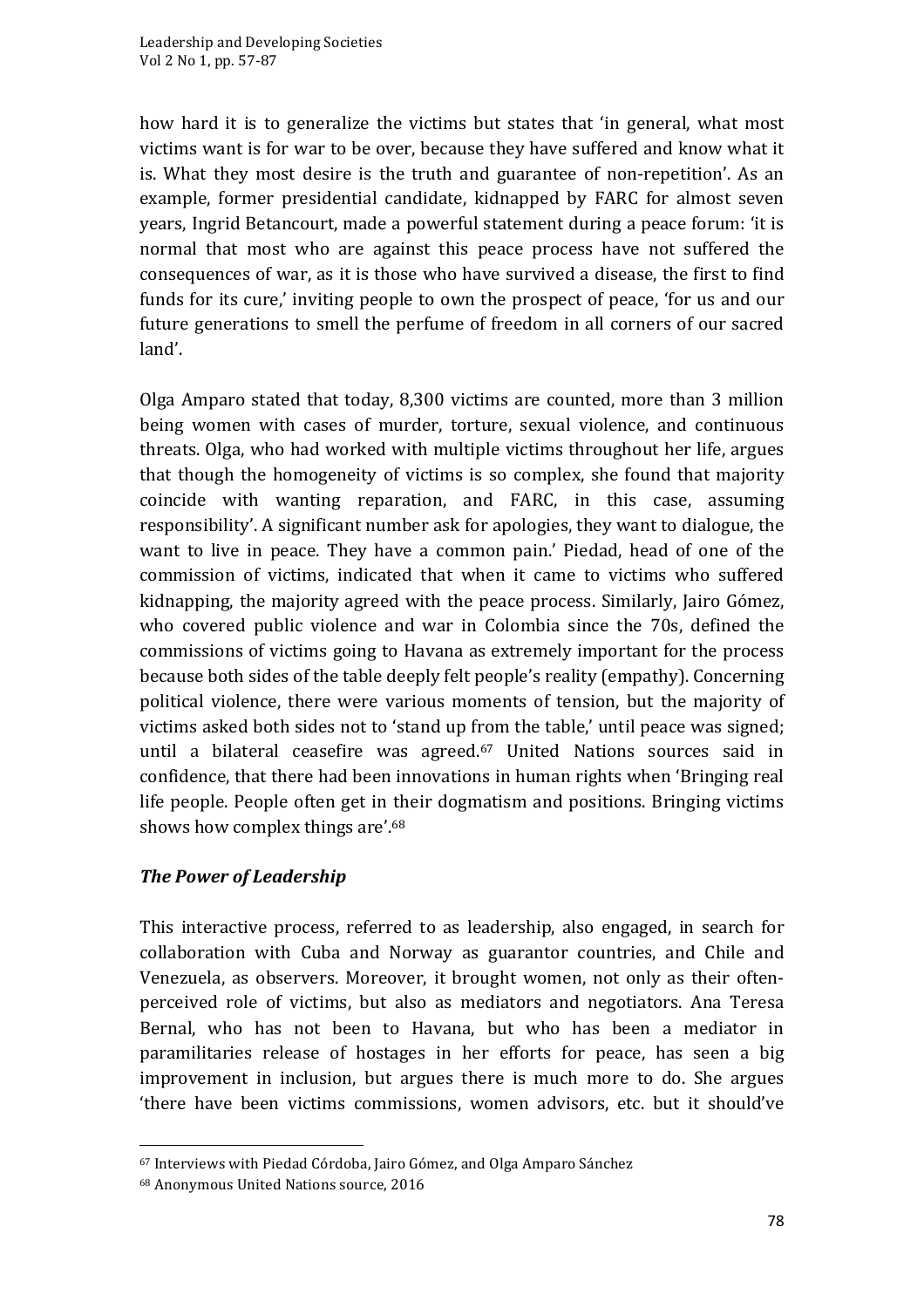been more constant'. Uribe, who has closely followed the process, on the contrary had no comments on the issues of women and victims. He told me 'since the beginning we have expressed our concerns, but our objections have not been heard, we have stated our thesis'. Then, responding to why he hasn't been to Havana representing the opposition, he stated 'through mediators, we have talked to the government, and from here have been very clear of our arguments.' He did not identify any leadership factors and thus in his presidency one of his priorities was women rights, he said he had seen some people taking commissions of victims, but had no opinion on this issue.<sup>69</sup> He criticizes the fact that FARC is not paying for victims' reparations (despite being the third richest terrorist group in the world, he argues), and is strongly against amnesty, arguing this would only cause more violence.

Nevertheless, when De la Calle responded to this issue, he said extreme precaution was being taken to avoid criminal gangs, or *bandas criminales* (*bacrim*) from emerging, which has happened in the past. Finally, Uribe, who often refers to FARC as terrorists, said there have been no lessons learned from FARC or government. For him, the country was given to FARC. He later invited me to go with him to a leadership Conference he was giving that same afternoon.

La Negra Vasquez (as she likes to be called), former guerrilla member, who served for 20 years in the M19, and reinserted before the 1990 peace process, after her son had died, recognizes a huge increase in women participation from past processes. In proportion, she argues, if we consider that women are half of the members in FARC as well as in the country, 'among the plenipotentiaries, there is no equal representation. When I went to Havana, I was surprised to see so many women Commanders in FARC, who have been for 32 years. Why are they not sitting at the table? They are participating in the negotiations but not as plenipotentiaries'. This reflects, she stated, 'the discrimination against women in the country and in Latin America'. She was happy to hear that if ELN (the second largest guerrillas) started a negotiation, there was already one woman, out of the three chosen plenipotentiaries. In her travels to Havana, as adviser, she vividly recalled that 'there was a respectful listening from the government and FARC: I wish Colombia listened as much as they do at the table. However, there is huge room for improvement in considering us as political subjects in Peace Accords'.

La Negra Vasquez's experience of women's participation also included victims of FARC, who she was with in Havana, from Putumayo, and whom she said greatly supported the process. She said, 'these were humane encounters. If we keep thinking that there are angels and demons, the guilty and the pure, we won't get far. In our democracy, we need a country where we can dissent without killing

 <sup>69</sup> Interview, Alvaro Uribe, 2016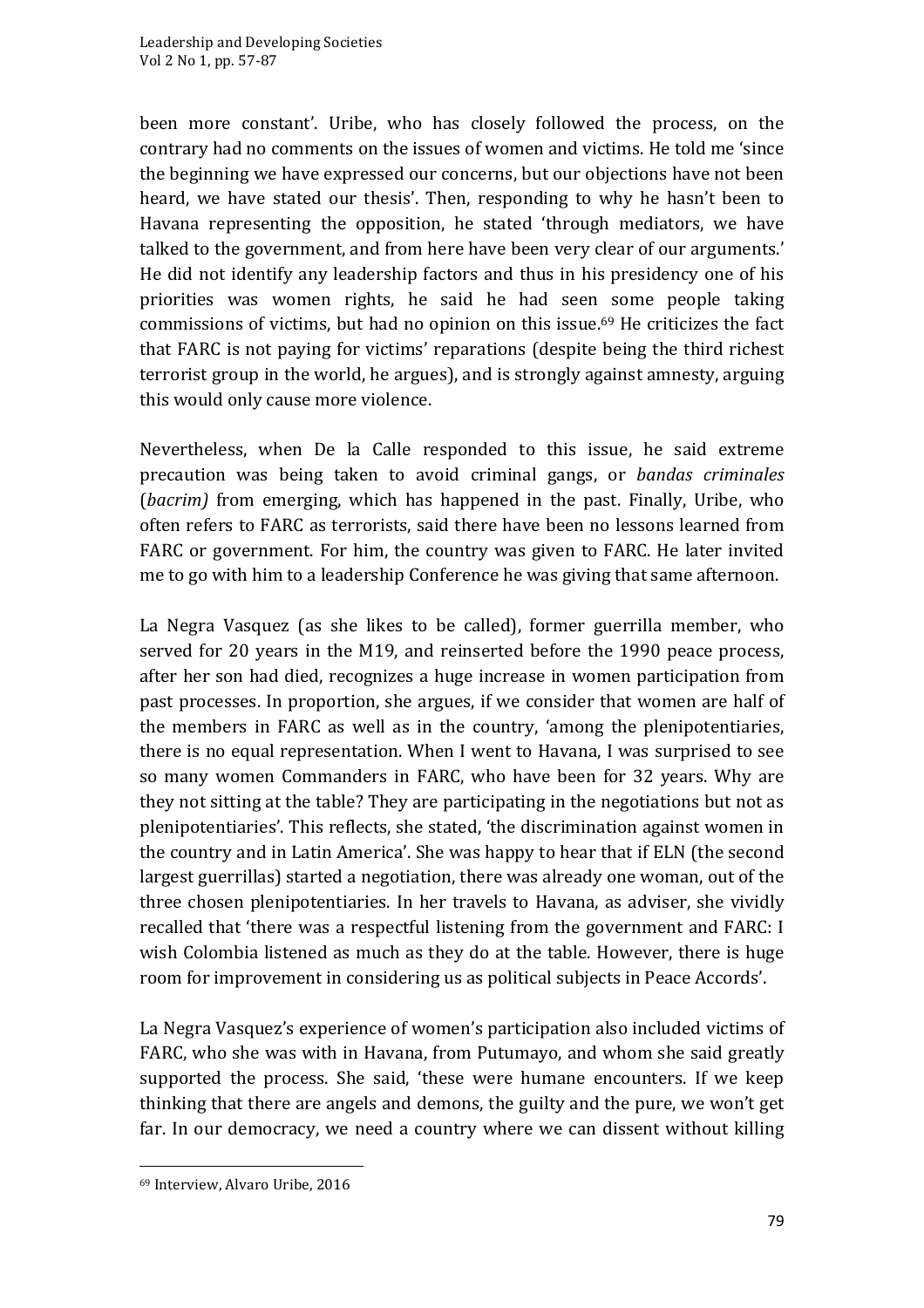each other'. Ana Teresa and Olga Amparo agreed about the great power of women as tension alleviators and mediators. Olga indicated that in one of her trips to Havana, there were huge fights over issues, and the few plenipotentiaries, like Monica Cifuentes and María Paulina, who were women played a key role in bringing the tone down. Another woman, Colombian Minister of Foreign Affairs, María Angela Olguín, was brought to the table as plenipotentiary towards the end of the agreement. Yet, many times, their role is still limited to making recommendations and contribute, but not as decisionmakers. 

Nonetheless, contributions by women tend to greatly influence decision-making. Contrary to what was often found, as women participating from the 'vulnerable community' perspective, the limited research that exists about women participation in peace processes suggests that they are 'more likely to be perceived by fellow citizens as members of society that can be trusted'. Moreover, 'when women's groups were able to strongly influence negotiations or push for a peace deal an agreement was almost always reached... When women's groups were not involved at all, or had a low influence on the process, the chance of reaching an agreement was considerably lower'.<sup>70</sup> De la Calle said, 'there were two important factors: their presence alone and their amazing role as advisors. Then, it is the first time a sub commission of gender is created, so it turned the Accords to a different direction, and we are very proud of this'.<sup>71</sup> Women seem to play a key role in what Huber defines as an essential mediation: 'the function is to help parties reframe issues on which they have come to a deadlock'.<sup>72</sup>

Córdoba, who lost her political rights after the extreme right accused her of being 'FARC ally' said that the government and FARC would call her and ask her to come to Havana as a means of reducing tension and getting to an agreement. The fact that a sub-commission of gender in Havana, with 10 plenipotentiaries each, who acted as advisors, not decision-makers, was created, has also been recognized. Again, the problem seems not to be participation, but visibility and the extent of the participation. Influence was demonstrated after women advocates were able to ensure that the agenda includes all sexual violations against women as not amnestied.

<sup>70</sup> O'Reilly, Marie, Ó Súilleabháin, Andrea and Paffenholz, Thania (2015), *Reimagining Peacemaking: Women's Roles in Peace Processes*, (International Peace Institute)

<sup>&</sup>lt;sup>71</sup> Interview with Humberto De la Calle, 2016

<sup>72</sup> Huber, Konrad (2014), Mediation Practice Series - Conflict analysis: the foundation for effective *action* (Centre for Humanitarian Dialogue)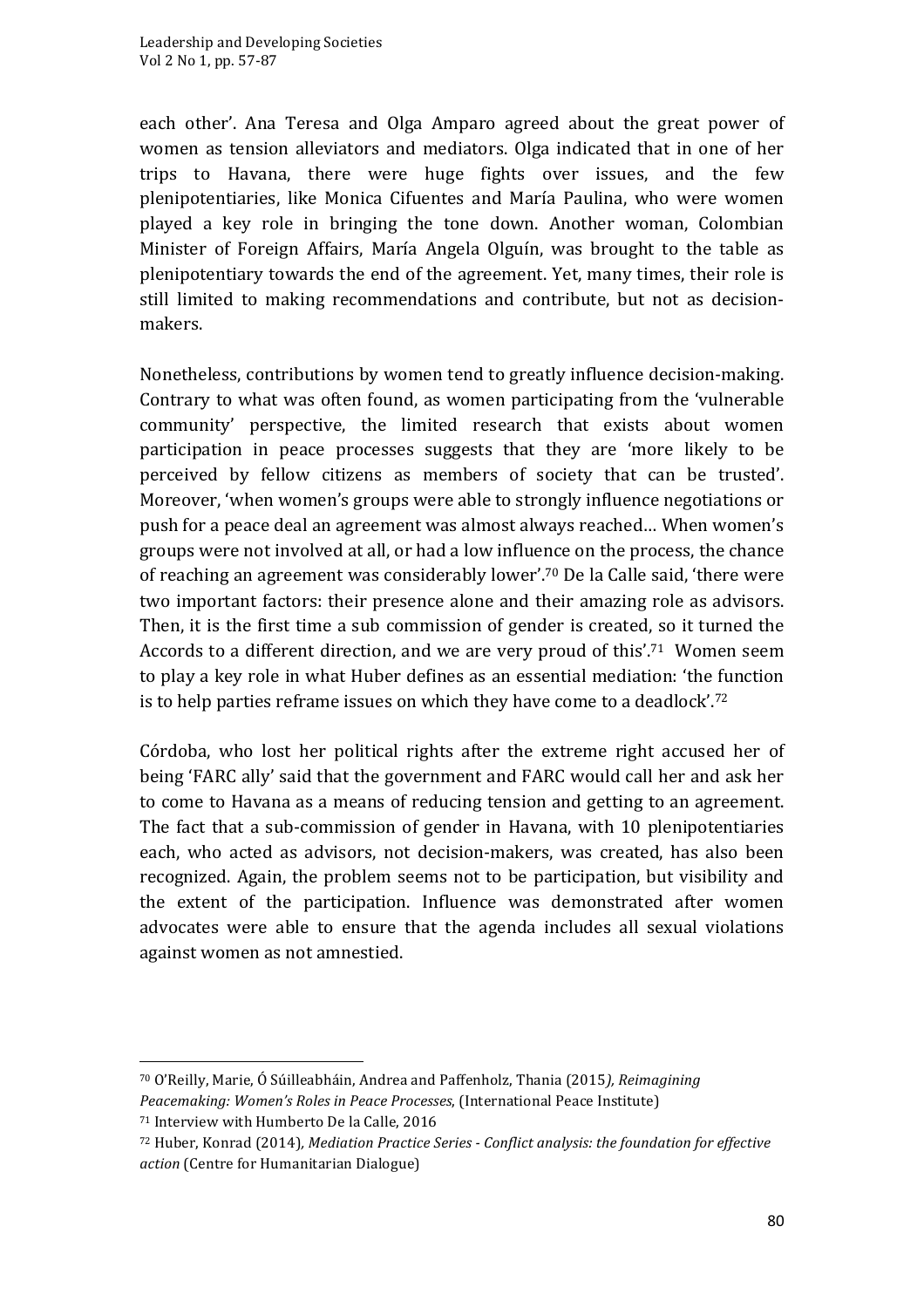### *Underestimating the Power of Leadership*

On the contrary, Admiral Moreno, during his interview asked 'why does leadership matter?' He said he had no insights on the participation of women and victims, while being very critical of the process, but with no clear standing. Burns, Bass, Grint, and Northouse agree that leadership is inclusive, as it is collaborative and collective. This is enough to understand why women, as  $51\%$ of the population, must be included, without a need for evidence of their contribution or lack of it. Moreover, in the delegations' efforts to include women from the civil society, as well as from their sides, at the negotiating table, leadership was exercised. An article from Semana, in a special report, showed the day-to-day of the 20 women, out of the 40 FARC members present in Havana. The arduous job women did in Havana, from being in charge of media to bringing ideas to the sub-commission of gender (which later got to the negotiating table), was reflected in the inclusive language used in the Final Accord document (published in every ethnic language spoken in Colombia). Nevertheless, Colombia's patriarchal culture remains a strong barrier for inclusion.

Monica Rodriguez, who, as a journalist was observer of previous peace processes and recognizes the improvements made, feels this invisibility has to do with two aspects: the patriarchal culture and the confidentiality maintained at the negotiating table. Communication, she indicated, was as a crucial leadership factor. This is also mentioned by most leadership theorists, is what had been missing at some point but this was addressed due to a conscious decision. Senators Paloma Valencia and Alfredo Rangel, both from Uribe's party, have a very similar view of lack of leadership, marginalized participation of women, and manipulation of the victims. Nevertheless, when those from the *Centro Democratico* were interviewed, sometimes it sounded like a mastered script. They were the opposition but they could not identify any learned lessons, leadership factors, or innovative solutions and were completely against every component of the process. Furthermore, victims, such as the soldier of the Colombian Army, Pablo Moncayo, who was a hostage for 12 years from the age of 18, declared that they wanted this peace process to happen, even if an imperfect peace, because they did not want what happened to them to happen to anyone else.<sup>73</sup> What is obvious however, is the wide gap of information between those in favour or hesitant (who get informed), or those who have been to Havana at some point; and those who have not or are against.

<sup>&</sup>lt;sup>73</sup> The New York Times, *Aching for Peace but Also Justice*, *Colombians Weight Deal with FARC*, 2016, http://www.nytimes.com/2016/08/26/world/americas/colombia-farc-peacedeal.html?emc=edit\_th\_20160826&nl=todaysheadlines&nlid=57942671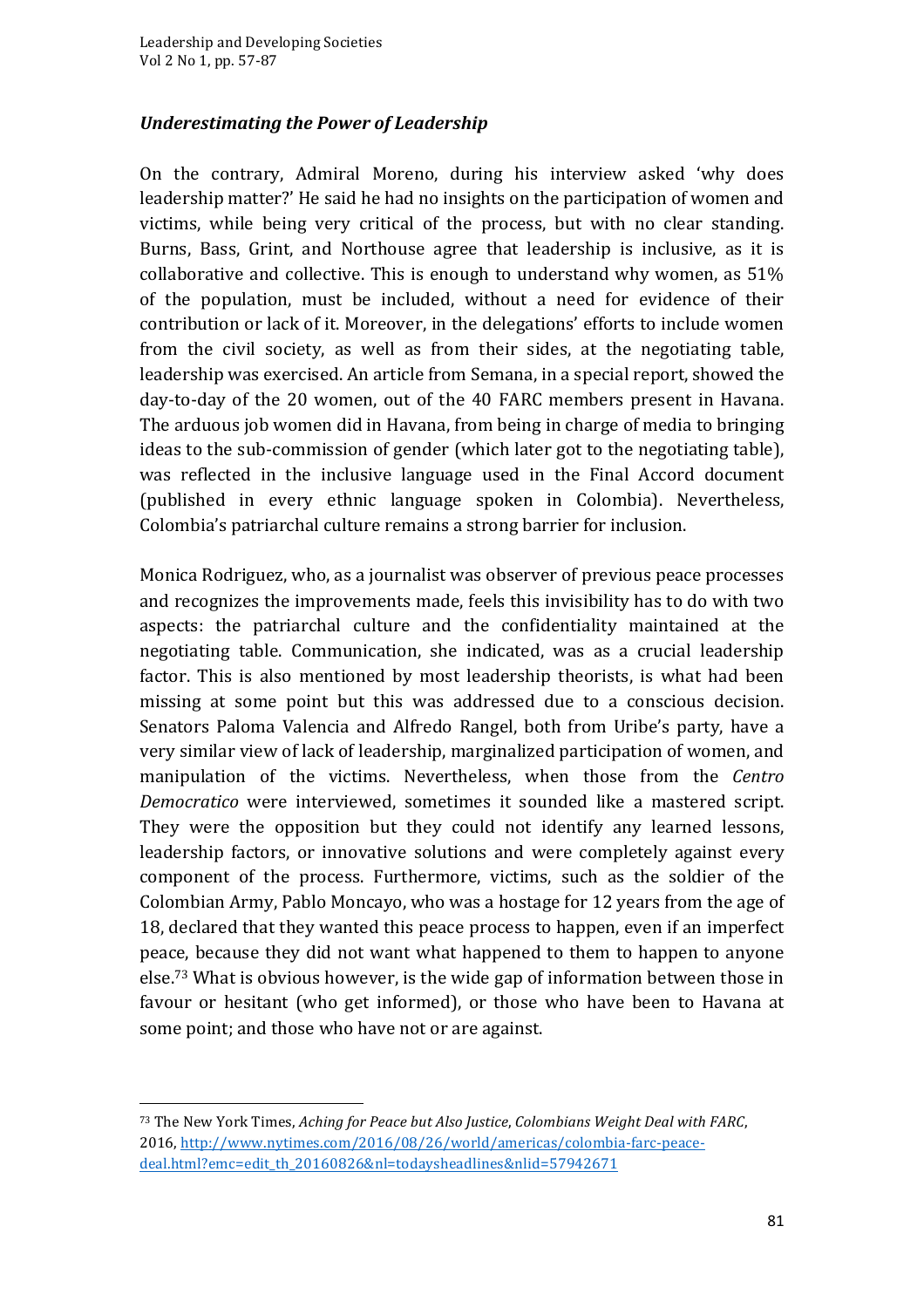Myths, lies, exaggerations, and calumny were able to spread in big part because of the governments' silence compounding the lack of communication.. Several news articles suggest that when the opposition said something, when comparing it to the Final Accords, it turned out to be a lie or exaggeration. De la Calle did not stop the interventions as the government faced the challenge of a pedagogy marathon before October  $2<sup>nd</sup>$ . In interviews in El Tiempo, he said, that it is possible that they did it wrong. He noted, 'it has been said that communication has been one of our problems, and it could be'.<sup>74</sup> This gave all the noise created by those opposed, strength, and I am not talking about those who criticize the process. I thank them for their contribution. I am talking about those who lie about it'. However, now that Final Accords were signed, President Santos referred to this process as a 'comprehensive peace process', and General Mejía, Commander of the Armed Forces, expressed their commitment in receiving FARC no longer as enemies, but as brothers. Strong communication efforts to engage all sectors of society could bring Colombians together to vote for this peace, even if imperfect.

# **Conclusion**

 

The concept of leadership is multidimensional, thus extremely complex. Peace processes, in this case, Colombia's last Peace Accords with FARC are not saved from this complexity. The following leadership features were the innovations, which were initially considered: 1) political learning process 2) the collective work and inclusion of the victims and 3) the increased inclusion of women as mediators. In addition, I encountered other factors. Lessons learned from previous peace processes were critical to reaching the Final Accords; and empathy and trust as leadership attributes were shown to be extremely important throughout the whole process and exercised by the government, FARC and different sectors of society. While the engagement of victims and women as mediators was essential to the process, stronger efforts need to be made in the future to have a more holistic inclusion (such as indigenous and afro Colombians). The purpose and process approaches played an important role when victims, and all included in this process, were identified under mutuality and a common purpose: ending conflict. Stronger communication efforts, as leadership suggests, should be made in the future, not necessarily to break confidentiality, but to inform the unpredictable circumstances.

However, leadership was exercised during the Peace Process and its great value was shown to be fundamental. After the delegation went back to Colombia on 25 August 2016, attitudes towards the process changed. Polarization had the country split in half, as exemplified by the initial rejection of the referendum,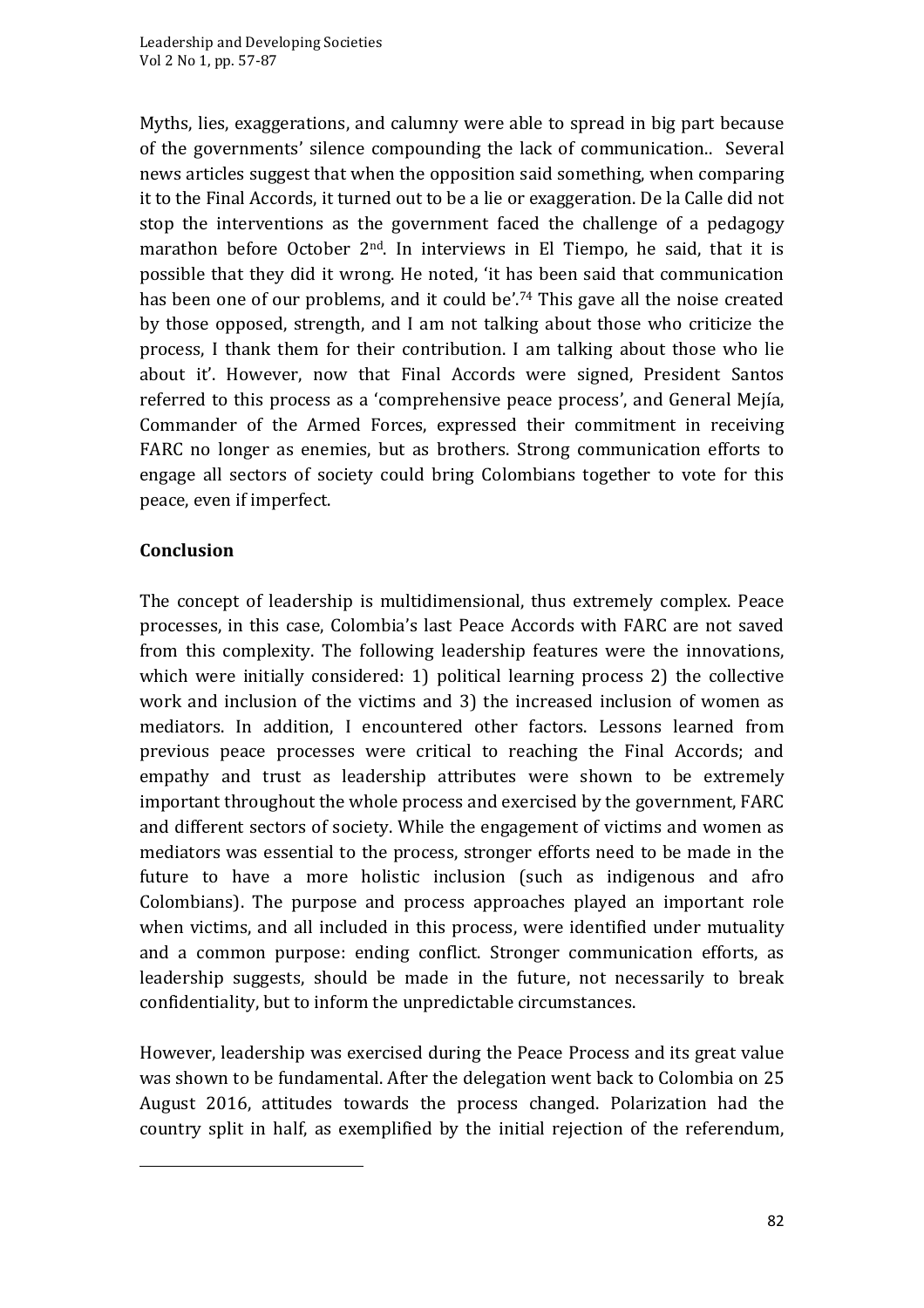which Santos was well advised not to repeat after the amendments made. As mentioned in the introduction, instead, the revised Accords were put for a vote in Congress, where 90% voted in favour, passing the Final Peace Accords. Since the implementation phase has started, post conflict efforts including solid educational projects for all those reinserted, but also for the whole of Colombia, will be essential in the implementation of the accords including language, such as referring to each other as Colombians, human beings, and avoiding negative labels. It is now in the hands of Colombians to take this fructuous risk. If it works, present generations would be the last to suffer this war. Leadership will need to continue being exercised, as fundamental to explaining why reaching Final Accords succeeded. The country and the world are expectant to see if the negotiators integrate the Colombian people to engage in a cooperative effort to achieve a life-long dream: peace.

### **INTERVIEWEES**

A total of 20 interviews were conducted and multiple Conferences and unofficial interviews (not in the list). However, below are only those, which were used for this article. The majority of interviewees agreed to be fully or partially identified, while very few chose to remain anonymous. Most interviews lasted several hours, and some had to be conducted over several days over multiple meetings or conversations. 

#### *Colombia:*

All interviews were conducted in 2016 before July  $20<sup>th</sup>$ 

Humberto De la Calle, Head of the Colombian Delegation in the table for Colombia's Peace Process in Havana, former Vice President of Colombia, Havana (through video and messages), 2016

Martha Lucía Vazquez, President COLEMPRESARIAS and former Presidency Counsellor for Women Equality, under Uribe's government, Bogotá, 2016

Piedad Córdoba, former Senator, who served in Congress for over 15 years, nor human rights advocate and leader of movements

Juan Manuel Galán, Senator, Partido Liberal, Bogotaá, 2016

Alvaro Uribe Velez, Senator and leader of the opposition, Centro Democrático, and former President of Colombia (2002-2010), Bogotá, 2016. All interviews conducted with Congressmen were at Congress.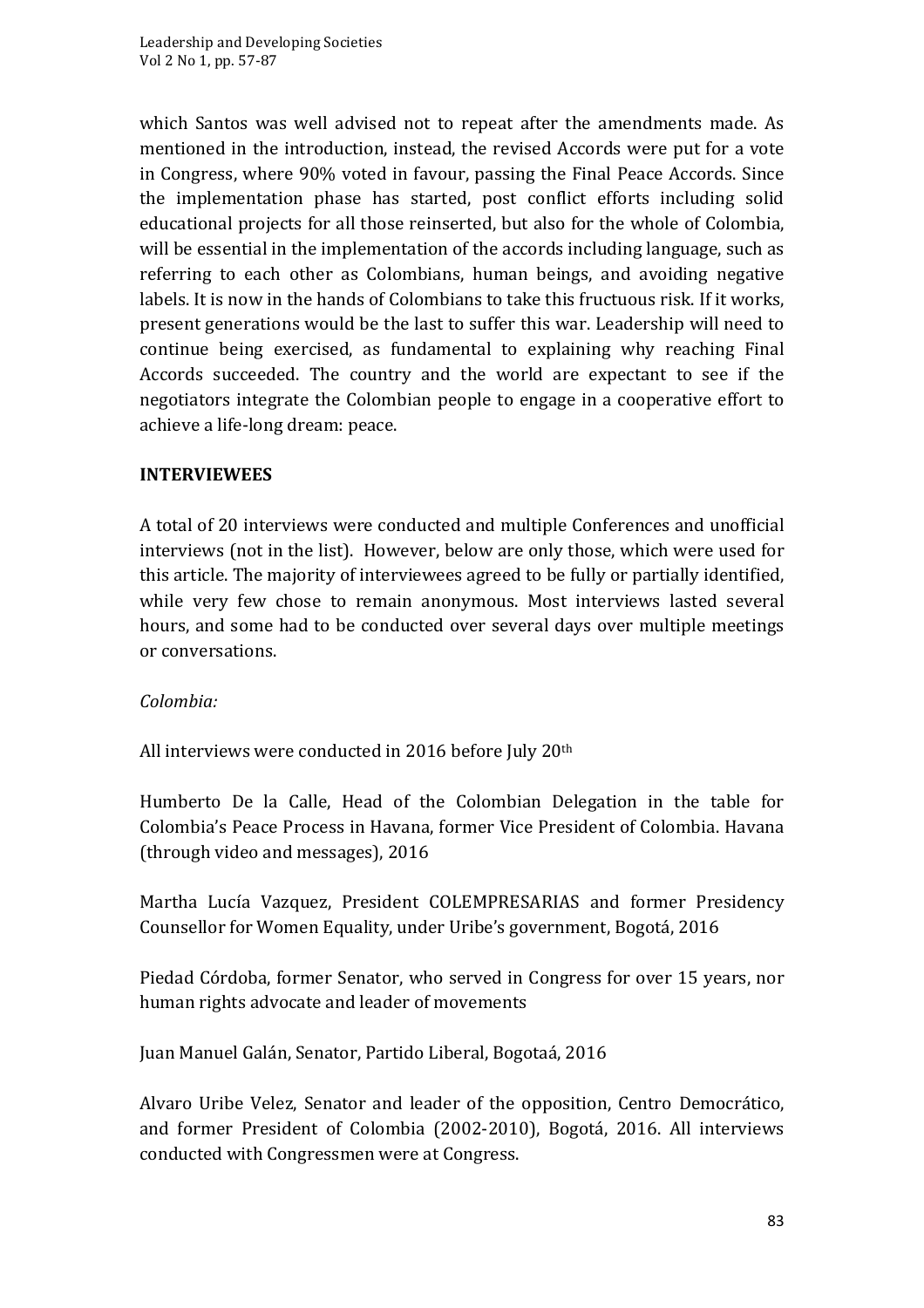Admiral David Moreno, former Chief of Staff of the Military, Bogotá, 2016

Paloma Valencia, Senator, Centro Democrático, Bogotá, 2016

Alfredo Rangel, Senator, Centro Democrático, Bogotá, 2016

La Negra Vasquez, former M19 member and board member, and current advocate for peace, Bogotá, 2016

Olga Amparo Sanchez, Director, La Casa de la Mujer (one of the biggest and mos important NGOs advocating for women rights and inclusion), Bogotá, 2016

United Nations Office of Human Rights, 2016

Ana Teresa Bernal, 2016

Olga Behar, award-winner journalist and writer in denouncing corruption, Bogotá, 2016

Gerardo Ardila, former Guerrilla Movement M19 Commander, Bogotá, 2016

Jairo Gómez, war and public order Journalist, Bogotá, 2016

Conversations though mediators with Simón Trinidad, FARC leader in prison in USA, 2016, however, response was not on time to be included in this article.

*United Kingdom:*

Keith Grint, Professor, Warwick University, London, 2016

# **BIBLIOGRAPHY**

Arango, Carlos (1984), *FARC: Veinte Años de Marquetalia a La Uribe* (Bogotá: Ediciones Aurora)

Arnson Cynthia and Cepeda, Ulloa, Fernando (2001), *Haciendo Paz: Reflexiones y perspectivas del proceso de paz en Colombia* (Bogotá: El Ancora Ediciones)

Bass, Bernard (1990), *Handbook of Leadership: Theory, Researh and Managerial Applications* (New York: The Free Press)

Benington, John and Turbitt, Irwin (2007), *Policing the Drumcree Demonstrations*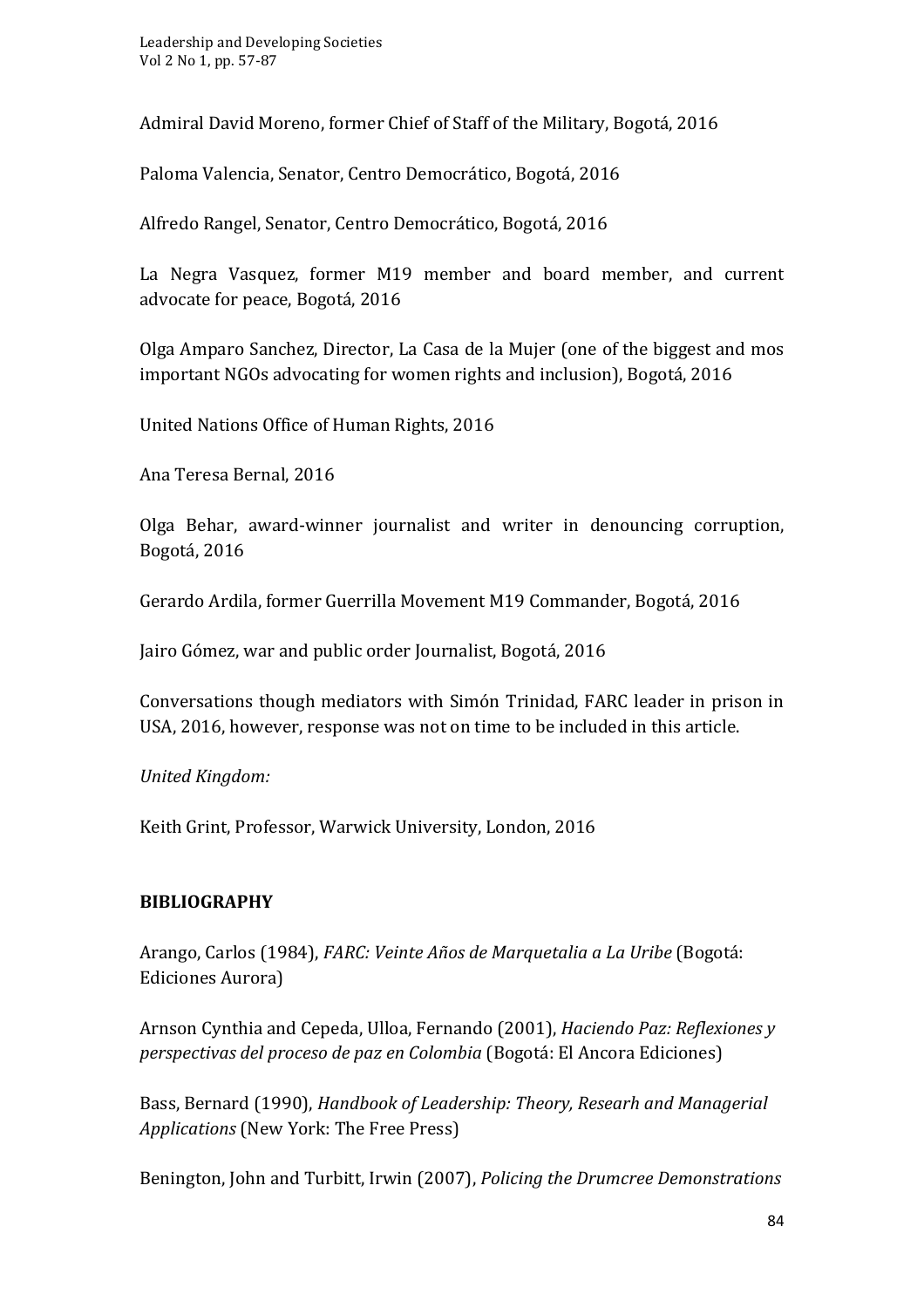*in* Northern Ireland: Testing Leadership Theory In Practice (SAGE Publications: Los Angeles)

Burns, James (1978), *Leadership* (New York: Harper & Row Publishers)

BBC News, 'Colombia-Farc peace process to receive \$450m in US aid,' 2016 http://www.bbc.co.uk/news/world-latin-america-35498357

Echandía Castilla, Camilo & Escobedo, Rodolfo (1994), *Violencia y Desarrollo en el Municipio Colombiano* (Bogotá: Presidencia de la República)

Elcock, Howard (2001), *Political Leadership* (United States: The University of Michigan)

Más de 4 mil casos de falsos positivos son investigados por la Fiscalía, *El Espectador*, 27 Sep 2014. Available at:

http://www.elespectador.com/noticias/judicial/mas-de-4-mil-casos-de-falsospositivos-son-investigados-articulo-519238 (Accessed 7 September 2015); other news articles were consulted, as the false-positive scandal has been since 2008

Mueren 11 militares en ataque de las FARC al sur de Colombia, *El Pais*, 15 April 2015. Available at: http://www.elpais.com.uy/mundo/mueren-militares-ataquefarc-sur.html (Accessed 7 September 2015)

El Tiempo, Ingreso de Farc en la política exigirá más a los partidos: De la Calle, 2016. Available at: http://www.eltiempo.com/politica/proceso-depaz/entrevista-a-humberto-de-la-calle/16680496 (Accessed 8 January 2017)

El Tiempo, El fracas de los dialogos de paz en el Caguán, 2010. Available at: http://www.eltiempo.com/archivo/documento/CMS-8430440 (Accessed 8 January 2017)

Grandin, G. and Joseph, G. M. (2010), *A Century of Revolution: Insurgency and Counterinsurgency Violence during Latin America's Long Cold War*

Guzmán, Fals, Umaña (1963), *Violence in Colombia* 

Grint, Keith (2010), *Leadership: A very Short Introduction* (Oxford: Oxford University Press)

Grint, Keith, Smolović-Jones, Owain and Holt, Claire (2016), *Chapter: What is* Leadership: Result, Position, Purpose or Process, or All or None of These?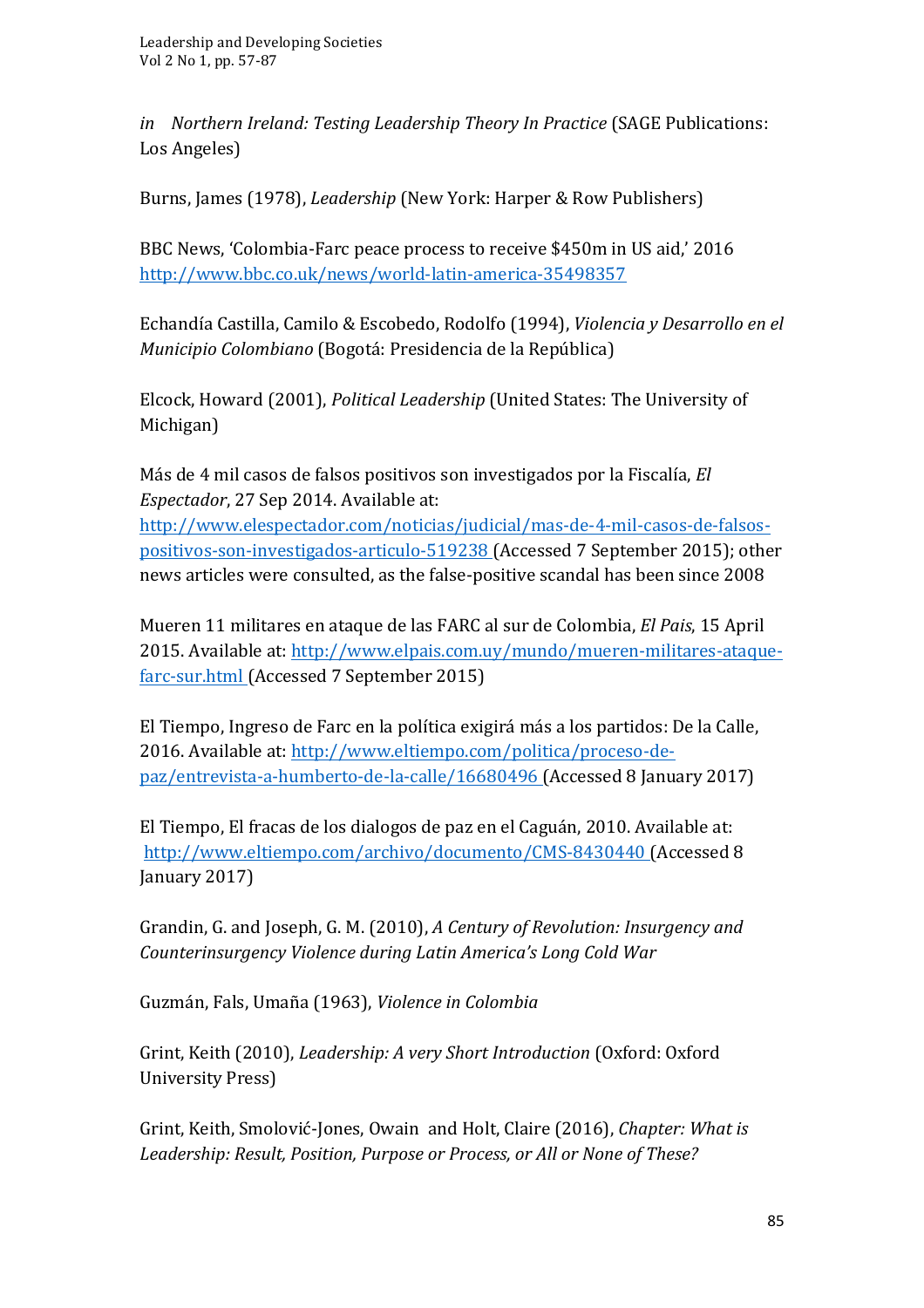Historia: Instituciones de Colombia (2002), Credencial, Colombia

Huber, Konrad (2014), *Mediation Practice Series - Conflict analysis: the foundation for effective action,* Centre for Humanitarian Dialogue

La Silla Vacia, Lo que esta acrodado, lo que esta apunto de anunciarse, y lo que falta en la Habana, 2016 http://lasillavacia.com/historia/lo-que-esta-acordadolo-que-esta-punto-de-anunciarse-y-lo-que-falta-en-la-habana-56224

McDermott, Jeremy (2014), *Las FARC y el narcotráfico: Gemelos siameses?* http://es.insightcrime.org/investigaciones/las-FARC-y-narcotrafico-gemelossiameses

Northouse, Peter (2014), *Introduction to Leadership: Concepts and Practice*, (Michigan: SAGE Publications)

O'Ralley, Marie, Paffenholz, Thania, and ó Súilleabháin (2015), Andrea, Reimagining Peacemaking: Women's Roles in Peace Processes, *International Peace Institute https://www.ipinst.org/wp-content/uploads/2015/06/IPI-E*pub-Reimagining-Peacemaking-rev.pdf

Palacios, Marco (2012), *Public Violence in Colombia, 1958-2010* (Bogotá: Fondo de Cultura Económica)

Peace Forum, Reconciliation: More than a Magical Realism, Bogotá, Colombia, Words by Ingrid Betancourt, 2016

Presidencia de Colombia (Colombia's Government) http://www.dane.gov.co/files/censo2005/etnia/sys/Afro\_indicadores\_sociode mograficos\_censo2005.pdf

Posada, Eduardo (2002), *La Paz y sus Principios* (Colombia: Alfaomega Colombiana S.A)

Ramírez, Maria Clemencia (2011), *Between the Guerrillas and the State: The Cocalero, Movements, Citizenship, and Identity in the Colombian Amazon* (Bogotá: INCANH)

Rieff, David (2016), *In Praise of Forgetting: historical memory and its ironies* (New Haven: Yale University Press)

Semana, 'Tirofijo se Destapa,' (1999), Bogotá